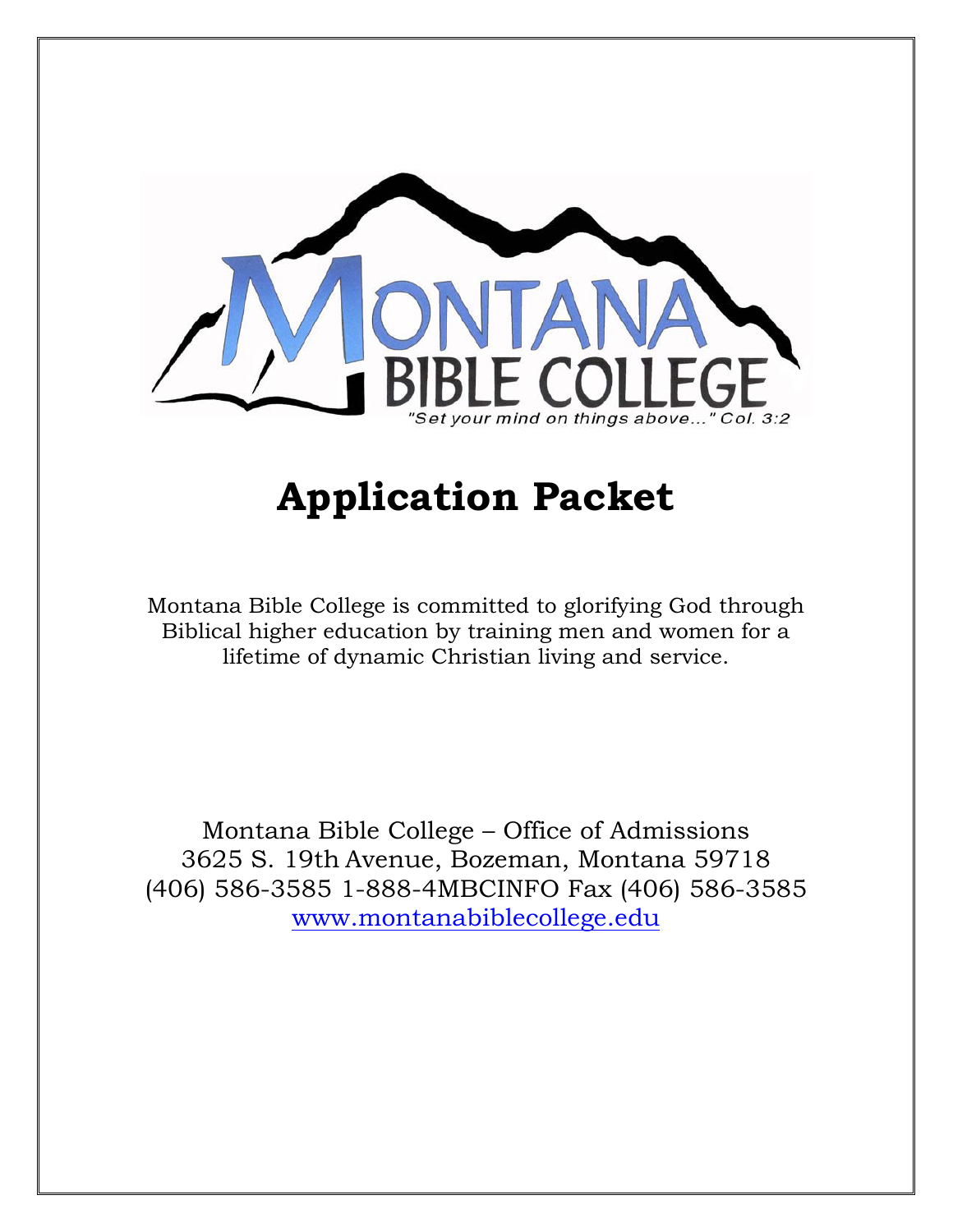## **Montana Bible College Application Procedure**

Dear Applicant,

A Bible college education gives a student access to training and resources which can be used to make a profound impact on the world. It is a choice few make, but those who do consistently regard it as one of the most rewarding decisions they make in their lives. Regardless of where the Lord leads you in the future, the time you spend at Montana Bible College will equip you to face the world and its challenges as a servant and minister of our Lord Jesus Christ.

This packet contains the materials you need to complete in order to gain acceptance at Montana Bible College. Please read through the instructions and **follow them carefully**. This will allow more rapid processing of your application and prevent unnecessary delays. If you have any questions, please contact the MBC admissions office at (406) 586-3585. We are glad that you have chosen to be a part of our family here at Montana Bible College.

## **Application**

Please complete and sign the enclosed application form. We encourage you to fill in every blank; if a question does not apply to you, please respond by writing "n/a". A \$50 non-refundable application fee must be sent along with the application. Please make checks or money orders payable to Montana Bible College and write "application fee" in the memo line.

## **Application photograph**

A wallet-size photograph of yourself should be included with your application or a digital photo sent via e-mail to the MBC admissions office  $(admissions@montanabile college.com)$ . The staff at MBC strives to know every applicant and pictures are very helpful.

### **Biographical Sketch**

As part of the application, you will submit a written or typed biographical sketch of your family background, how you came to Christ, what He has been doing in your life since you were saved, and any other pertinent information about yourself that we should know.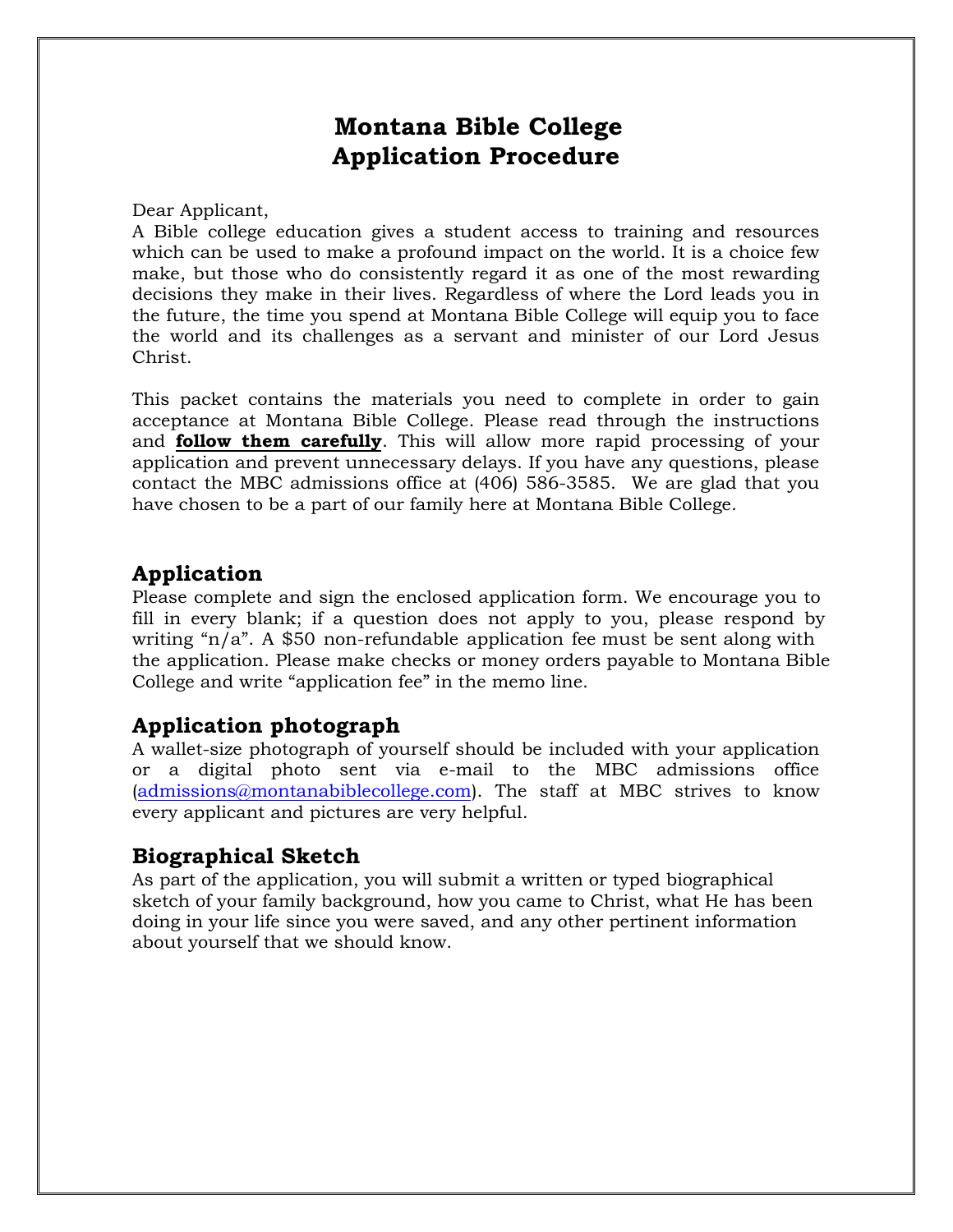### **Recommendations**

MBC requires four recommendation forms for admission: one from a pastor, one from an employer or teacher, one from a mentor/discipler, and one from a personal reference. After completing the "Applicant's Information" portion at the top of the form, give the recommendation to the person you have chosen to complete it. Because all recommendations should be sent directly to the admissions office by the respondents, please provide your reference with a stamped, pre-addressed envelope for this purpose.

## **Official Transcripts**

Applicants planning to enter MBC directly from high school or who have no college credit must submit official transcripts from their graduating high school or a GED report. Home school transcripts should indicate the courses completed; the credits, units, or hours associated with each course; and a letter or numerical grade indicating the student's level of performance in that subject area for that year. Courses or subjects should be organized by grade level (9 through 12) and date, and the transcript should be signed and dated by the preparer.

The Admissions Office must receive official transcripts from all colleges attended by the applicant. High school transcripts are not required of applicants who have earned 12 or more college credits.

All transcripts must be sent directly to the MBC Admissions Office by the reporting school. A final copy of your transcripts, reflecting completion of all classes and/or graduation, must be sent if the initial transcript was requested while a semester or term was in-progress. Most schools require a written request by the applicant in order to release the transcripts. Contact your school to determine how to proceed.

## **SAT/ACT Scores**

Applicants planning to enter MBC directly from high school or who have earned fewer than 12 college credits must submit a copy of their ACT or SAT test scores or have their report transmitted electronically to the MBC admissions office.

### **Deadlines**

MBC has no final application deadline. We do set priority application dates of June 15th for the fall semester and November 15th for the spring semester. Submitting your application before the priority date gives you priority for enrollment in courses and for living in our apartments. We encourage you to get your application in early, but if God is moving you toward MBC at the last minute, please go ahead and apply!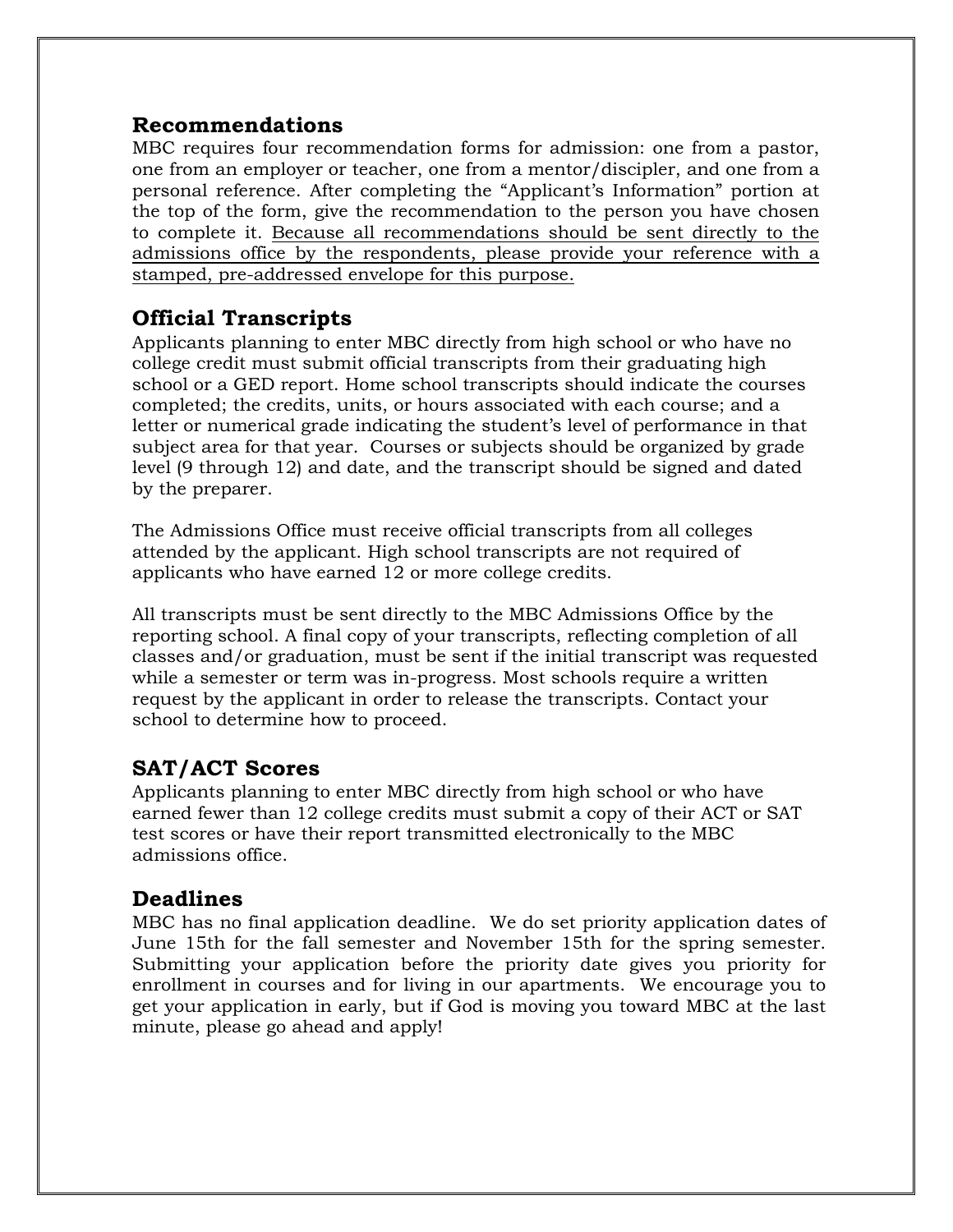### **International Students**

Applicants who are citizens of a country other than the United States will be required to complete the admissions packet to be considered for admission to MBC. But first, all international applicants must provide MBC with a letter of recommendation sent by a missionary whom MBC recognizes serving in their native country before the application will be considered. Due to federal I-20 requirements, all international students seeking admission to MBC must provide, in written form, proof of the student's ability to provide financially for schooling expenses, as well as all relocation costs to the United States and cost of living while attending school. All international students must also understand that if they have a family (wife or husband, and/or children), they must bring their family with them and have the ability to financially provide for them while attending MBC.

International students should consult the MBC website [\(www.montanabiblecollege.edu](http://www.montanabiblecollege.edu/)) for information about applicable deadlines and additional admissions requirements. Students coming from a country in which English is not an official language will need to provide proof of English language proficiency in the form of TOEFL test scores or a letter from a professor of English.

### **After Admission**

Applicants who are accepted to Montana Bible College will be notified by mail. An Enrollment Agreement and Housing Application will be sent at that time. This form provides an opportunity for accepted students to declare their intention to enroll at MBC and apply for MBC housing. Accompanying this form will be a Health Information Form. In compliance with Montana state law, we must have immunization records on file for all students taking four credits or more. Therefore, we require each incoming student to provide us with complete immunization records. In addition, we encourage all first-time students to obtain a physical exam before coming to school.

These forms, along with the housing and/or tuition deposit(s), must be returned to the MBC admissions office by August 1st (fall semester) or December 15th (spring semester).

Once you have returned the Enrollment Agreement and Housing Application along with the corresponding deposits and the Health Information Form, the admissions office will contact you to help you register for classes.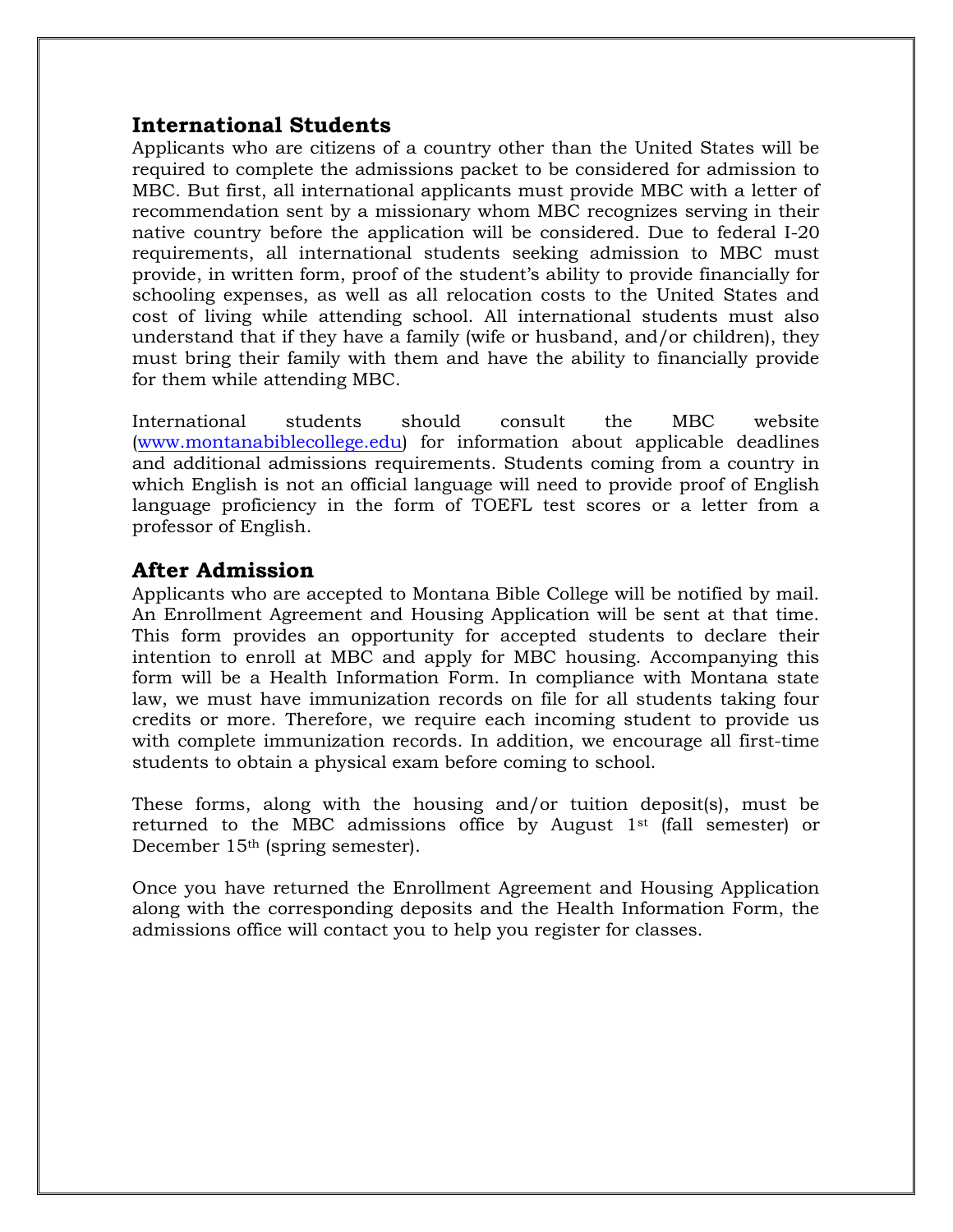## **Montana Bible College Applicant Checklist**

Keep this checklist in a place where you will see it as a reminder of the steps necessary to become a student at Montana Bible College.

## **Application**

The following materials must be received by the MBC Admissions Office before your application can be reviewed for admission:

| Completed and signed application for admission<br>\$50.00 application fee (or \$100.00 late application fee) |    |
|--------------------------------------------------------------------------------------------------------------|----|
| Wallet-sized photograph                                                                                      |    |
| Biographical sketch                                                                                          |    |
| Pastor's recommendation (give to                                                                             |    |
| to complete)                                                                                                 |    |
| <b>If Mentor/Discipler recommendation (give to</b>                                                           | tο |
| complete)                                                                                                    |    |
| □ Teacher's/Employer's recommendation (give to                                                               | to |
| complete)                                                                                                    |    |
| <b>Example 2</b> Personal recommendation (give to <u>see</u>                                                 | tο |
| complete)                                                                                                    |    |
| □ High school transcripts or GED report                                                                      |    |
|                                                                                                              |    |

- Copy of SAT/ACT results
- College/university transcripts
- International Student Financial Certificate (if applicable)

### **Application Deadlines: Fall – June 15 Spring - November 15**

## **Enrollment**

The following materials are contained in the enrollment packet and will be sent to you after acceptance:

- Enrollment Agreement and Housing Application
- Health Information Form

## **Registration**

The following steps take place after the admissions office has received your completed enrollment packet (along with the applicable deposits):

 Receive applicable fall or spring class schedule and registration information

- Register for classes
- Prepare for move-in, orientation, and the start of classes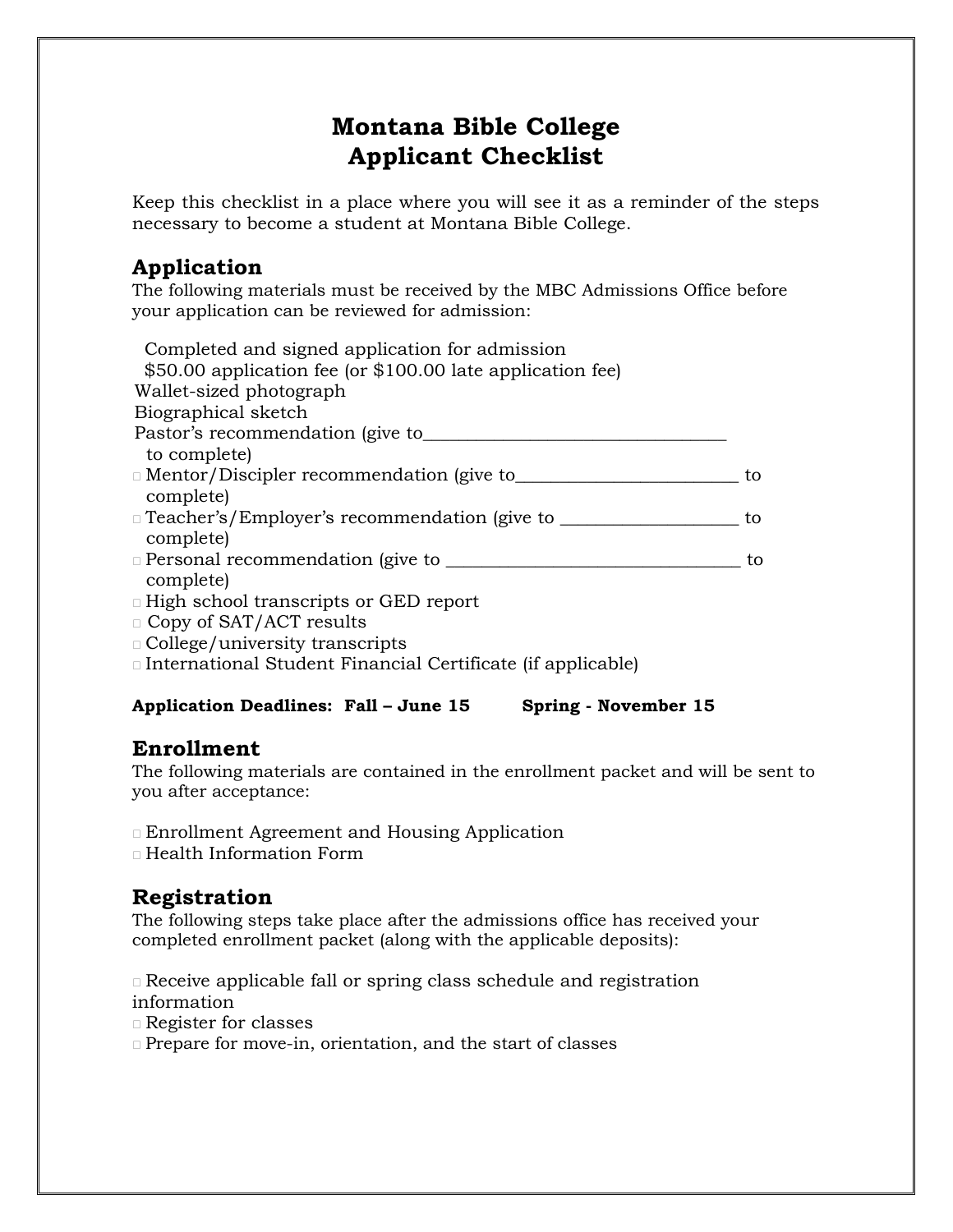## **Montana Bible College Pastor's Recommendation**

This recommendation should be completed by a pastor, youth pastor, or other full-time ministry staff at the church the applicant now attends. If that person is a relative, an elder or other church officer may substitute.

### **Applicant's Information**

**Directions for Applicant**: Print your name and address on the two lines below. You should provide for the person you ask to complete this reference a *stamped envelope* addressed to Admissions Director, Montana Bible College, 3625 S. 19<sup>th</sup> Avenue, Bozeman, MT 59718. **This recommendation will be used in determining acceptance to the College.**

| Applicant's Legal Name: |                          |        |       |      |         |
|-------------------------|--------------------------|--------|-------|------|---------|
|                         | First                    | Middle |       | Last |         |
| Mailing Address         |                          |        |       |      |         |
|                         | Number and Street/PO Box | City   | State | Zip  | Country |

I understand that under the Family Educational Rights and Privacy Act of 1974 I may waive my right to review confidential recommendations included in my academic records at Montana Bible College. Taking into account the desire my references may have to keep their evaluation of me confidential, I **have**/ **have not** (circle one) waived my right to see this recommendation in the future.

Signature of Applicant:

### **Respondent's Evaluation**

**Directions for Respondent**: The applicant named above is seeking admission to Montana Bible College and is asking you to furnish a reference. We appreciate your cooperation and value your evaluation. It is essential that you be frank, fair, and accurate in your remarks and estimates. Because the applicant cannot be considered for acceptance without this recommendation, **it is crucial that we receive your evaluation in a timely fashion**. The applicant has indicated above whether he/she has waived the right to review this recommendation. Please return the completed recommendation to the Admissions Director, Montana Bible College, 3625 S. 19<sup>th</sup> Avenue, Bozeman, MT 59718.

| How long have you known the applicant?_____________                                     | In what relationship?_           |                                      |
|-----------------------------------------------------------------------------------------|----------------------------------|--------------------------------------|
| How well do you know the applicant?                                                     | $\Box$ Very well                 | $\Box$ Well<br>□ Casually            |
| What is your opinion regarding the aptitude of the applicant for further academic work? |                                  |                                      |
| □ Highly enthusiastic                                                                   | $\Box$ Strong<br>□ Moderate      | $\Box$ Hesitant<br>□ Negative        |
| Please check the appropriate responses for the applicant in the following checklist:    |                                  |                                      |
| Judgment                                                                                | <b>Acceptance by others</b>      | <b>Responsibility</b>                |
| □ Superior judgment                                                                     | <b>dighly respected</b>          | $\Box$ Reliable                      |
| □ Uses common sense                                                                     | $\Box$ Liked                     | <b>Usually dependable</b>            |
| $\Box$ Somewhat indecisive                                                              | □ Tolerated                      | $\Box$ Somewhat irresponsible        |
| $\Box$ Unable to make decisions                                                         | $\Box$ Avoided                   | Consistently irresponsible<br>$\Box$ |
| $\Box$ No opportunity to observe                                                        | $\Box$ No opportunity to observe | $\Box$ No opportunity to observe     |
| <b>Industry</b>                                                                         | <b>Attitude toward others</b>    | <b>Integrity</b>                     |
| $\Box$ Goes above and beyond                                                            | $\Box$ Friendly and caring       | $\Box$ Consistently trustworthy      |
| $\Box$ Willingly does assigned work                                                     | □ Generally respectful           | <b>Usually honest</b>                |
| $\Box$ Needs occasional prodding                                                        | Indifferent<br>$\Box$            | $\Box$ Sometimes manipulative        |
| $\Box$ Fails to do assigned work                                                        | □ Condescending                  | $\Box$ Frequently dishonest          |
| $\Box$ No opportunity to observe                                                        | $\Box$ No opportunity to observe | $\Box$ No opportunity to observe     |
| <b>Emotional stability</b>                                                              | Social manner                    | <b>Teachability</b>                  |
| c Consistently well-balanced                                                            | □ Socially at ease               | □ Superior                           |
| □ Usually well-balanced                                                                 | $\Box$ Average social facility   | $\Box$ Learns readily                |
| $\Box$ Sometimes moody                                                                  | □ Awkward                        | $\Box$ Slow but retains well         |

- □ *Emotionally unstable* □ *Socially inept* □ *Repeat instruction needed*
- □ *No opportunity to observe* □ *No opportunity to observe* □ *No opportunity to observe*

- □ *Conscientiously well-groomed* □ *Consistently positive influence* □ *Above reproach*
- □ *Usually clean and presentable* □ *Usually a good influence* □ *Usually appropriate*
- □ *Unconcerned or unkempt* □ *Cooperative but retiring* □ *Questionable*
- □ *Lacks hygienic standards* □ *Detrimental influence* □ *Frequently inappropriate*
- 
- 
- 
- 

### **Personal appearance Leadership/influence Relations with opposite sex**

- 
- 
- 
- 
- □ *No opportunity to observe* □ *No opportunity to observe* □ *No opportunity to observe*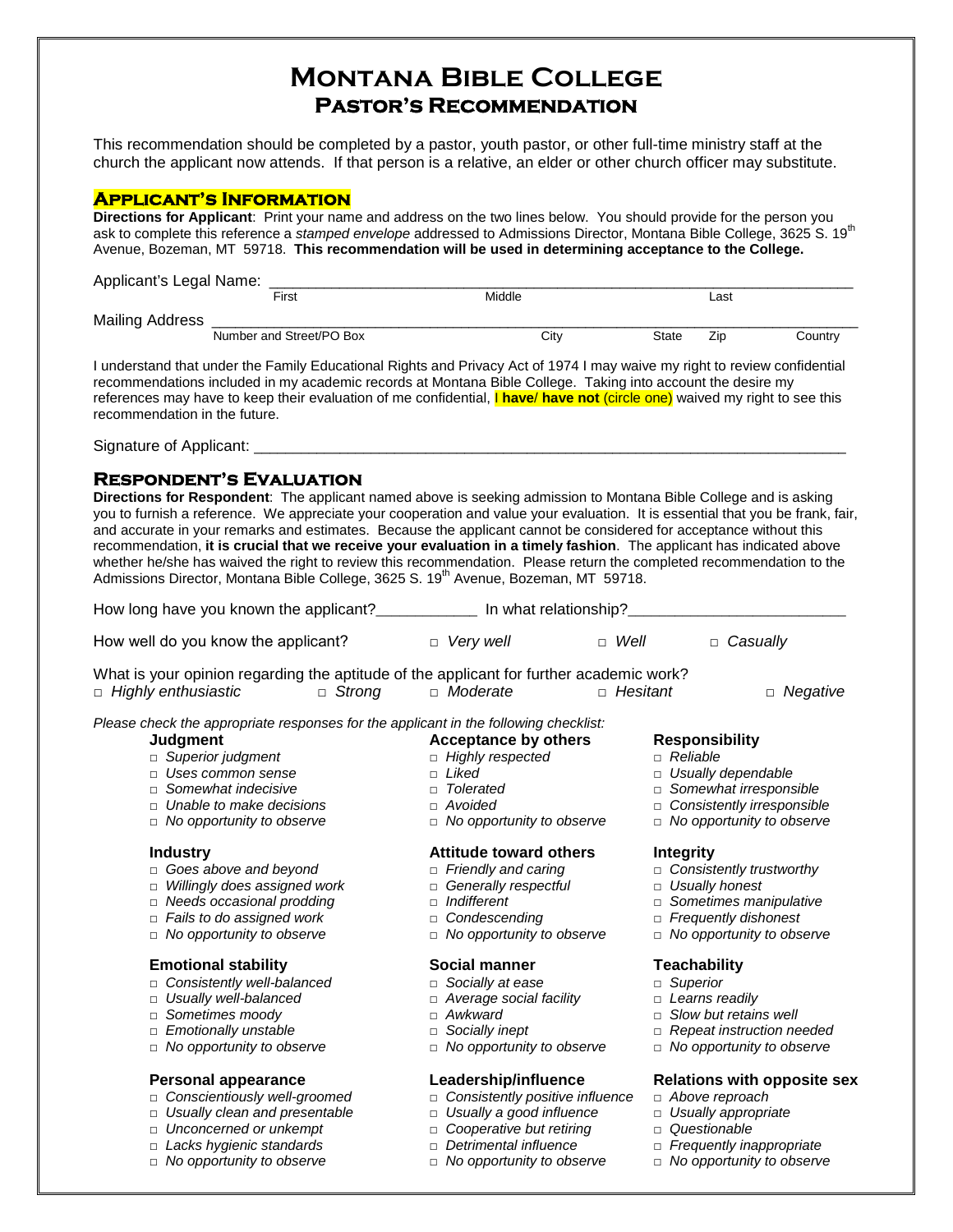| <b>PASTOR'S RECOMMENDATION (CONTINUED)</b>                                                                                                                          |                                                                                                                                                                                                                                                                                                                                                   |
|---------------------------------------------------------------------------------------------------------------------------------------------------------------------|---------------------------------------------------------------------------------------------------------------------------------------------------------------------------------------------------------------------------------------------------------------------------------------------------------------------------------------------------|
| To the best of your knowledge, has the applicant:                                                                                                                   | Used alcohol in the last year?<br>$\Box$ No<br>□ Yes<br>Used tobacco products in the last year?<br>$\Box$ No<br><b>Yes</b><br>Used illegal drugs in the last year?<br>$\Box$ No<br><b>Yes</b><br>$\Box$<br>Been charged with or convicted of a crime?<br>□ Yes<br>$\Box$ No<br>Been involved in criminal sexual misconduct?<br>□ Yes<br>$\Box$ No |
| If you answered "yes" to any of the preceding questions, please explain your answer below.                                                                          |                                                                                                                                                                                                                                                                                                                                                   |
| Has the applicant made a personal commitment to Christ?                                                                                                             | $\Box$ Yes<br>$\Box$ No                                                                                                                                                                                                                                                                                                                           |
| What type of home life does the applicant have?                                                                                                                     |                                                                                                                                                                                                                                                                                                                                                   |
| How does the applicant respond to authority?                                                                                                                        |                                                                                                                                                                                                                                                                                                                                                   |
| How would you assess the applicant's strengths and weaknesses?                                                                                                      |                                                                                                                                                                                                                                                                                                                                                   |
| What do you believe is the applicant's main purpose in applying to Montana Bible College?                                                                           |                                                                                                                                                                                                                                                                                                                                                   |
| Do you recommend this applicant for acceptance to Montana Bible College?<br>$\Box$ Recommend highly<br>□ Recommend<br>assistance in furnishing this recommendation. | $\Box$ Recommend with reservations<br>Do not recommend<br>You are welcome to include any additional remarks in a letter attached to this form. Thank you for your time and                                                                                                                                                                        |
|                                                                                                                                                                     |                                                                                                                                                                                                                                                                                                                                                   |
|                                                                                                                                                                     |                                                                                                                                                                                                                                                                                                                                                   |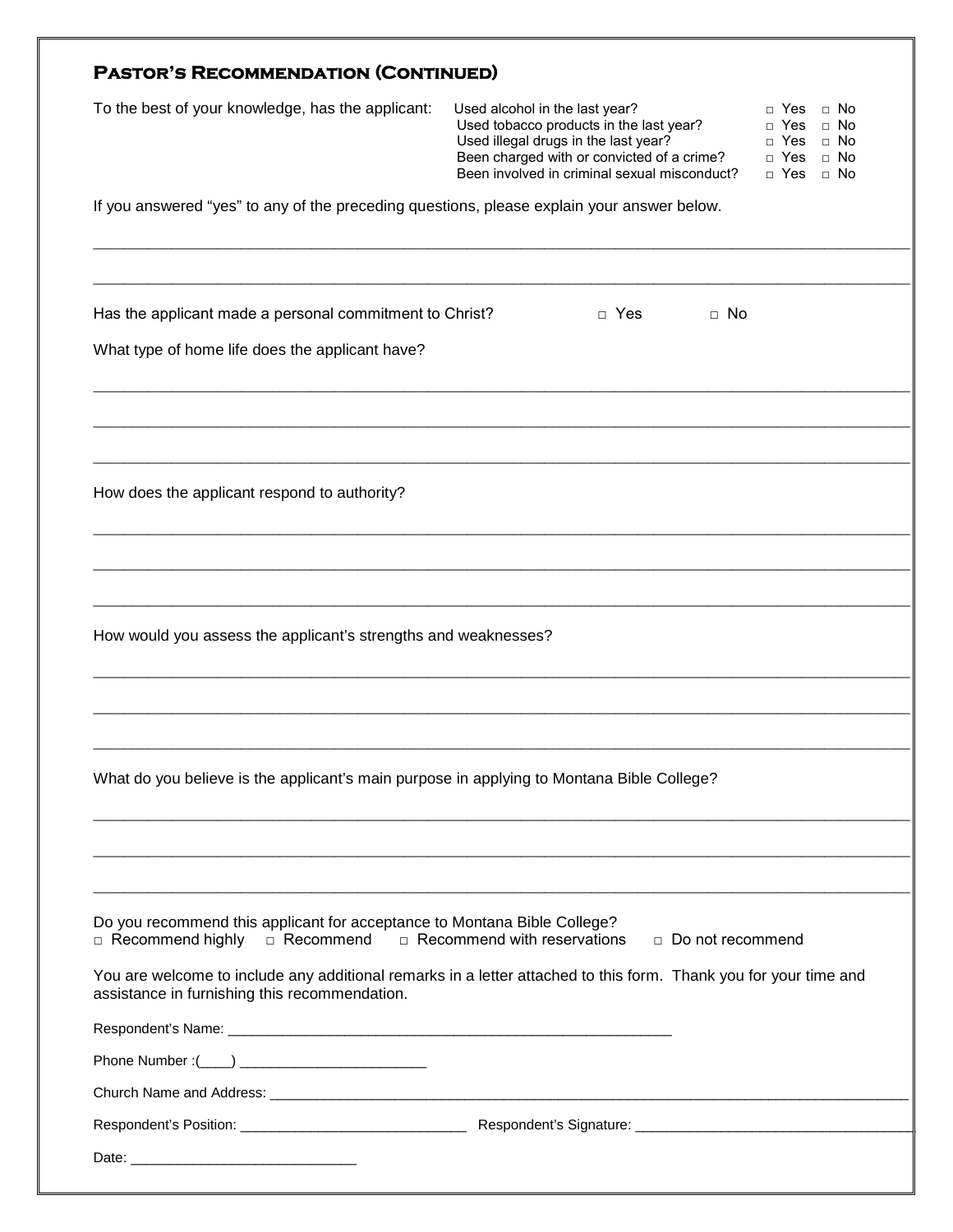## **Montana Bible College Mentor / Discipler's Recommendation**

This recommendation should be completed by an individual who has been discipling / mentoring the applicant.

### **Applicant's Information**

**Directions for Applicant**: Print your name and address on the two lines below. You should provide for the person you ask to complete this reference, a *stamped envelope* addressed to Admissions Director, Montana Bible College, 3625 S. 19th Avenue, Bozeman, MT 59718. **This recommendation will be used in determining acceptance to the College.**

| Applicant's Legal Name: |                          |        |       |      |         |
|-------------------------|--------------------------|--------|-------|------|---------|
|                         | First                    | Middle |       | Last |         |
| Mailing Address         |                          |        |       |      |         |
|                         | Number and Street/PO Box | City   | State | Zip  | Country |

I understand that under the Family Educational Rights and Privacy Act of 1974 I may waive my right to review confidential recommendations included in my academic records at Montana Bible College. Taking into account the desire my references may have to keep their evaluation of me confidential, I **have**/ **have not** (circle one) waived my right to see this recommendation in the future.

Signature of Applicant:

### **Respondent's Evaluation**

**Directions for Respondent**: The applicant named above is seeking admission to Montana Bible College and is asking you to furnish a reference. We appreciate your cooperation and value your evaluation. It is essential that you be frank, fair, and accurate in your remarks and estimates. Because the applicant cannot be considered for acceptance without this recommendation, **it is crucial that we receive your evaluation in a timely fashion**. The applicant has indicated above whether he/she has waived the right to review this recommendation. Please return the completed recommendation to the Admissions Director, Montana Bible College, 3625 S. 19<sup>th</sup> Avenue, Bozeman, MT 59718.

| How long have you known the applicant?                                                                                                                                                                |               |                                                                                                                                                            | In what relationship? |                  |                                                                                                                                                         |
|-------------------------------------------------------------------------------------------------------------------------------------------------------------------------------------------------------|---------------|------------------------------------------------------------------------------------------------------------------------------------------------------------|-----------------------|------------------|---------------------------------------------------------------------------------------------------------------------------------------------------------|
| How well do you know the applicant?                                                                                                                                                                   |               | $\Box$ Very well                                                                                                                                           | $\Box$ Well           |                  | $\Box$ Casually                                                                                                                                         |
| What is your opinion regarding the aptitude of the applicant for further academic work?<br>□ Highly enthusiastic                                                                                      | $\Box$ Strong | □ Moderate                                                                                                                                                 | □ Hesitant            |                  | $\Box$ Negative                                                                                                                                         |
| Please check the appropriate responses for the applicant in the following checklist:                                                                                                                  |               |                                                                                                                                                            |                       |                  |                                                                                                                                                         |
| <b>Judgment</b><br><b>Buperior judgment</b><br>□ Uses common sense<br>$\Box$ Somewhat indecisive<br>$\Box$ Unable to make decisions<br>$\Box$ No opportunity to observe                               |               | <b>Acceptance by others</b><br>$\Box$ Highly respected<br>$\Box$ Liked<br>□ Tolerated<br>$\Box$ Avoided<br>$\Box$ No opportunity to observe                |                       | $\Box$ Reliable  | <b>Responsibility</b><br>□ Usually dependable<br>$\Box$ Somewhat irresponsible<br>$\Box$ Consistently irresponsible<br>$\Box$ No opportunity to observe |
| <b>Industry</b><br>$\Box$ Goes above and beyond<br>Willingly does assigned work<br>$\Box$<br>$\Box$ Needs occasional prodding<br>$\Box$ Fails to do assigned work<br>$\Box$ No opportunity to observe |               | <b>Attitude toward others</b><br>$\Box$ Friendly and caring<br>□ Generally respectful<br>ndifferent<br>□ Condescending<br>$\Box$ No opportunity to observe |                       | <b>Integrity</b> | $\Box$ Consistently trustworthy<br>□ Usually honest<br>$\Box$ Sometimes manipulative<br>$\Box$ Frequently dishonest<br>$\Box$ No opportunity to observe |

- **Emotional stability and Social manner and Social manner** Teachability and Superior and Superior and Superior □ Consistently well-balanced
- 
- □ Sometimes moody □ Awkward □ Slow but retains well<br>□ *Emotionally unstable* Socially inept Repeat instruction ne
- 
- 

- 
- □ *Usually clean and presentable*<br>□ *Unconcerned or unkempt*
- 
- □ *Lacks hygienic standards* □ *Detrimental influence* □ *Frequently inappropriate*
- 

- 
- 
- 
- 
- 

- □ *Consistently positive influence* □ *Above reproach* □ *Usually a good influence* □ *Usually appropriate*
- 
- □ Cooperative but retiring □ *Questionable*
- 

□ *No opportunity to observe* □ *No opportunity to observe* □ *No opportunity to observe*

- 
- 
- 
- □ *Emotionally unstable* □ *Socially inept* □ *Repeat instruction needed*
	-

# **Personal appearance Leadership/influence** Relations with opposite sex <br>  $\Box$  Conscientiously well-groomed  $\Box$  Consistently positive influence  $\Box$  Above reproach

- 
- 
- 
- 
- 
- □ *Usually well-balanced* □ *Average social facility* □ *Learns readily*
	-
	-
	- □ *No opportunity to observe*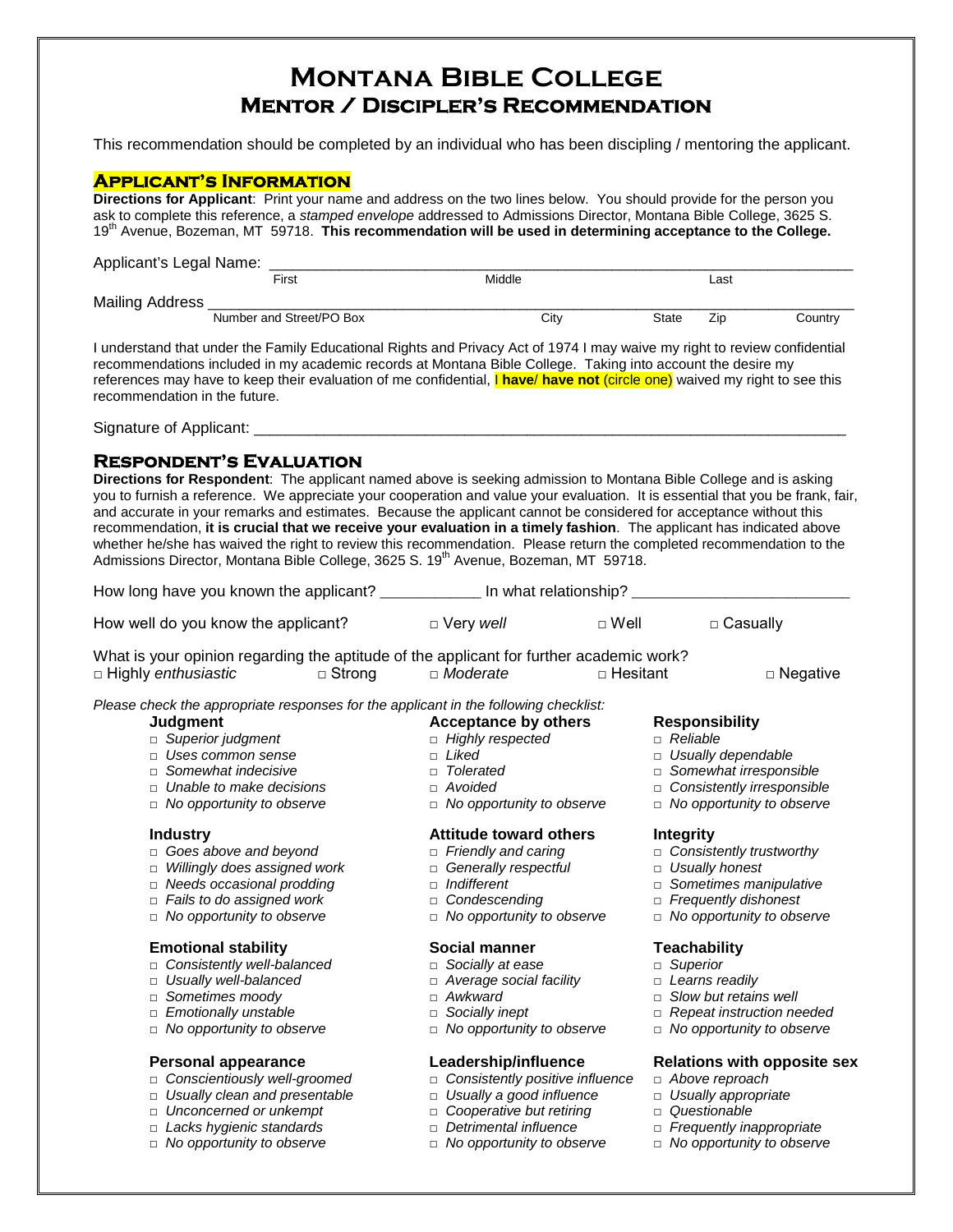| <b>MENTOR / DISCIPLER'S RECOMMENDATION (CONTINUED)</b>                                                                                                                                                 |                                                                                                                                                                                                                 |            |                    |                                                               |                                                                 |
|--------------------------------------------------------------------------------------------------------------------------------------------------------------------------------------------------------|-----------------------------------------------------------------------------------------------------------------------------------------------------------------------------------------------------------------|------------|--------------------|---------------------------------------------------------------|-----------------------------------------------------------------|
| To the best of your knowledge, has the applicant:                                                                                                                                                      | Used alcohol in the last year?<br>Used tobacco products in the last year?<br>Used illegal drugs in the last year?<br>Been charged with or convicted of a crime?<br>Been involved in criminal sexual misconduct? |            |                    | $\Box$ Yes<br>$\Box$ Yes<br>$\Box$ Yes<br>$\Box$ Yes<br>□ Yes | $\sqcap$ No<br>$\Box$ No<br>$\Box$ No<br>$\Box$ No<br>$\Box$ No |
| If you answered "yes" to any of the preceding questions, please explain your answer below.                                                                                                             |                                                                                                                                                                                                                 |            |                    |                                                               |                                                                 |
| Has the applicant made a personal commitment to Christ?                                                                                                                                                |                                                                                                                                                                                                                 | $\Box$ Yes | $\Box$ No          |                                                               |                                                                 |
| What type of home life does the applicant have?                                                                                                                                                        |                                                                                                                                                                                                                 |            |                    |                                                               |                                                                 |
| How does the applicant respond to authority?                                                                                                                                                           |                                                                                                                                                                                                                 |            |                    |                                                               |                                                                 |
| How would you assess the applicant's strengths and weaknesses?                                                                                                                                         |                                                                                                                                                                                                                 |            |                    |                                                               |                                                                 |
| What do you believe is the applicant's main purpose in applying to Montana Bible College?                                                                                                              |                                                                                                                                                                                                                 |            |                    |                                                               |                                                                 |
| Do you recommend this applicant for acceptance to Montana Bible College?                                                                                                                               |                                                                                                                                                                                                                 |            |                    |                                                               |                                                                 |
| □ Recommend highly<br>□ Recommend<br>You are welcome to include any additional remarks in a letter attached to this form. Thank you for your time and<br>assistance in furnishing this recommendation. | $\Box$ Recommend with reservations                                                                                                                                                                              |            | □ Do not recommend |                                                               |                                                                 |
| Respondent's Name:<br><u> 1980 - Johann Stein, marwolaethau a bhann an t-Albann an t-Albann an t-Albann an t-Albann an t-Albann an t-Alb</u>                                                           |                                                                                                                                                                                                                 |            |                    |                                                               |                                                                 |
| Phone Number:                                                                                                                                                                                          |                                                                                                                                                                                                                 |            |                    |                                                               |                                                                 |
| Respondent's Signature:<br><u> 1980 - Johann Barbara, martxa alemaniar a</u>                                                                                                                           |                                                                                                                                                                                                                 |            |                    |                                                               |                                                                 |
| Date:                                                                                                                                                                                                  |                                                                                                                                                                                                                 |            |                    |                                                               |                                                                 |
|                                                                                                                                                                                                        |                                                                                                                                                                                                                 |            |                    |                                                               |                                                                 |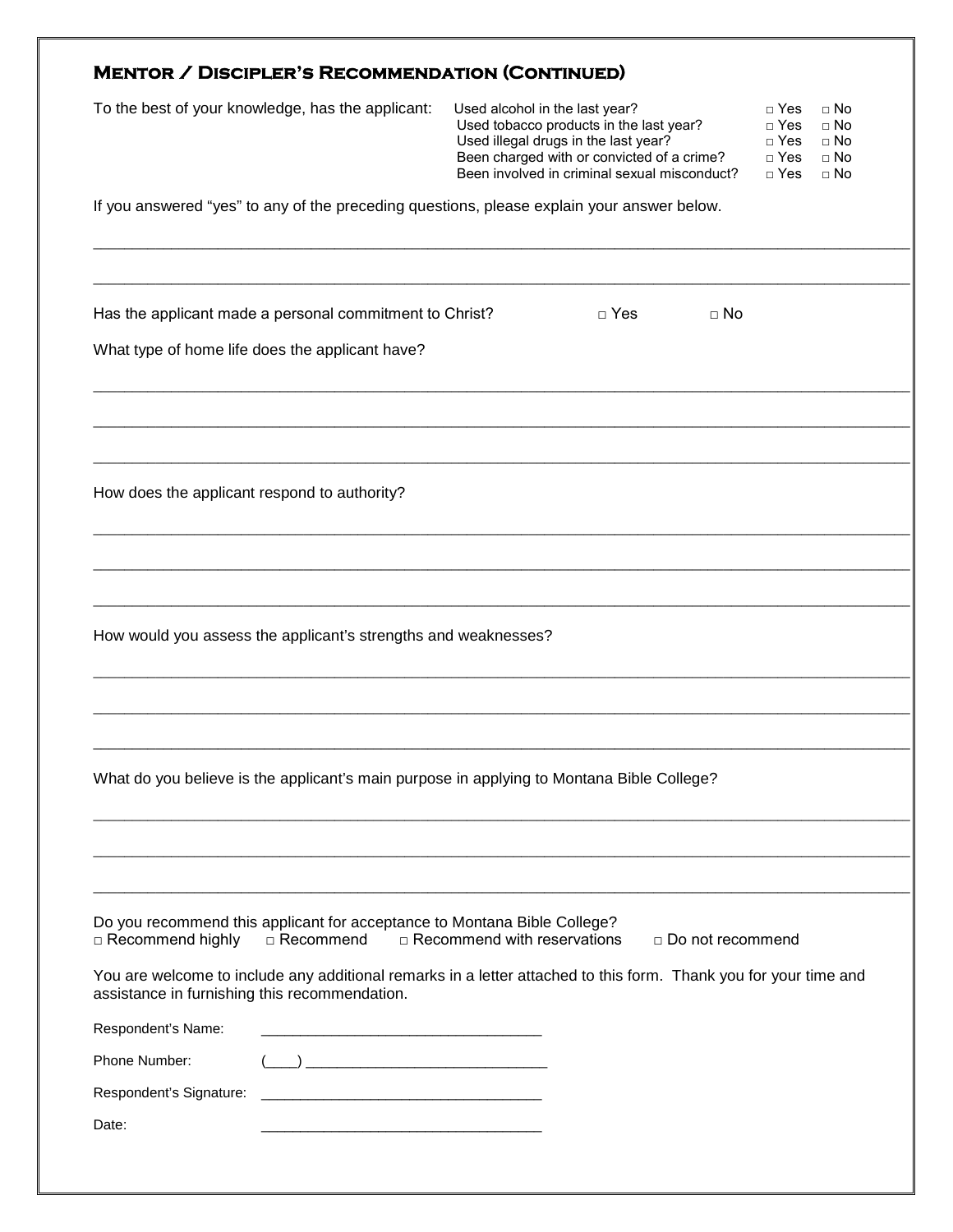## **Montana Bible College Teacher / Employer's Recommendation**

This recommendation should be completed by a teacher or academic advisor or by an employer or work supervisor if the applicant is not in school. A teacher or employer who is a family member should not complete this recommendation.

### **Applicant's Information**

**Directions for Applicant**: Print your name and address on the two lines below. You should provide for the person you ask to complete this reference, a *stamped envelope* addressed to Admissions Director, Montana Bible College, 3625 S. 19th Avenue, Bozeman, MT 59718. **This recommendation will be used in determining acceptance to the College.**

| Applicant's Legal Name: |                          |        |       |      |         |
|-------------------------|--------------------------|--------|-------|------|---------|
|                         | First                    | Middle |       | ∟ast |         |
| Mailing Address         |                          |        |       |      |         |
|                         | Number and Street/PO Box | City   | State | Zip  | Country |

I understand that under the Family Educational Rights and Privacy Act of 1974 I may waive my right to review confidential recommendations included in my academic records at Montana Bible College. Taking into account the desire my references may have to keep their evaluation of me confidential, I **have**/ **have not** (circle one) waived my right to see this recommendation in the future.

Signature of Applicant:

### **Respondent's Evaluation**

**Directions for Respondent**: The applicant named above is seeking admission to Montana Bible College and is asking you to furnish a reference. We appreciate your cooperation and value your evaluation. It is essential that you be frank, fair, and accurate in your remarks and estimates. Because the applicant cannot be considered for acceptance without this recommendation, **it is crucial that we receive your evaluation in a timely fashion**. The applicant has indicated above whether he/she has waived the right to review this recommendation. Please return the completed recommendation to the Admissions Coordinator, Montana Bible College, 3625 S. 19<sup>th</sup> Avenue, Bozeman, MT 59718.

| How long have you known the applicant? | In what relationship? |             |            |
|----------------------------------------|-----------------------|-------------|------------|
| How well do you know the applicant?    | $\Box$ Very well      | $\Box$ Well | □ Casually |

What is your opinion regarding the aptitude of the applicant for further academic work? □ Highly *enthusiastic* □ Strong □ *Moderate* □ Hesitant □ Negative

*Please check the appropriate responses for the applicant in the following checklist:*

- □ *Superior judgment* □ *Highly*<br>□ *Uses common sense Riked*
- 
- □ *Somewhat indecisive* □ *Tolerated* □ *Somewhat irresponsible*
- □ *Unable to make decisions* □ *Avoided* □ *Consistently irresponsible*
- □ *No opportunity to observe* □ *No opportunity to observe* □ *No opportunity to observe*

- □ Goes above and beyond □ *Friendly and caring* □ *Consistently trustworthy*<br>□ *Willingly does assigned work* □ Generally respectful □ Usually honest
- □ *Willingly does assigned work* □ *Generally respectful* □ *Usually honest*
- □ *Needs occasional prodding* □ *Indifferent* □ *Sometimes manipulative*
- □ *Fails to do assigned work* □ *Condescending* □ *Frequently dishonest*
- □ *No opportunity to observe* □ **D** *No opportunity to observe* □ *No opportunity to observe*

### **Emotional stability Social manner Teachability**

- □ Consistently well-balanced □ Socially at ease □ Superior<br>□ *Usually well-balanced □ Average social facility* L*earns r*e
- □ *Usually well-balanced* □ *Average social facility* □ *Learns readily*
- □ Sometimes moody **but retains were provided** a Awkward
- 
- 

- □ *Conscientiously well-groomed* □ *Consistently positive influence* □ *Above reproach*
- 
- 
- 
- □ *No opportunity to observe* □ *No opportunity to observe* □ *No opportunity to observe*
- 
- 
- 
- 
- 

### **Industry Communisty Communisty Attitude toward others integrity**

- 
- 
- 
- 
- 

- 
- 
- 
- 
- □ *No opportunity to observe* □ *No opportunity to observe* □ *No opportunity to observe*

- 
- □ *Usually clean and presentable* □ *Usually a good influence* □ *Usually appropriate*
- □ *Unconcerned or unkempt* □ *Cooperative but retiring* □ *Questionable*
- □ *Lacks hygienic standards* □ *Detrimental influence* □ *Frequently inappropriate*
	-

# **Judgment Acceptance by others Responsibility**<br>  $\Box$  Superior judgment  $\Box$  Highly respected  $\Box$  Reliable

- 
- □ *Uses common sense* □ *Liked* □ *Usually dependable*
	-
	-
	-

- 
- 
- 
- 
- 

- 
- 
- 
- □ *Emotionally unstable* □ *Socially inept* □ *Repeat instruction needed*
	-

### **Personal appearance Leadership/influence Relations with opposite sex**

- 
- 
- 
- 
-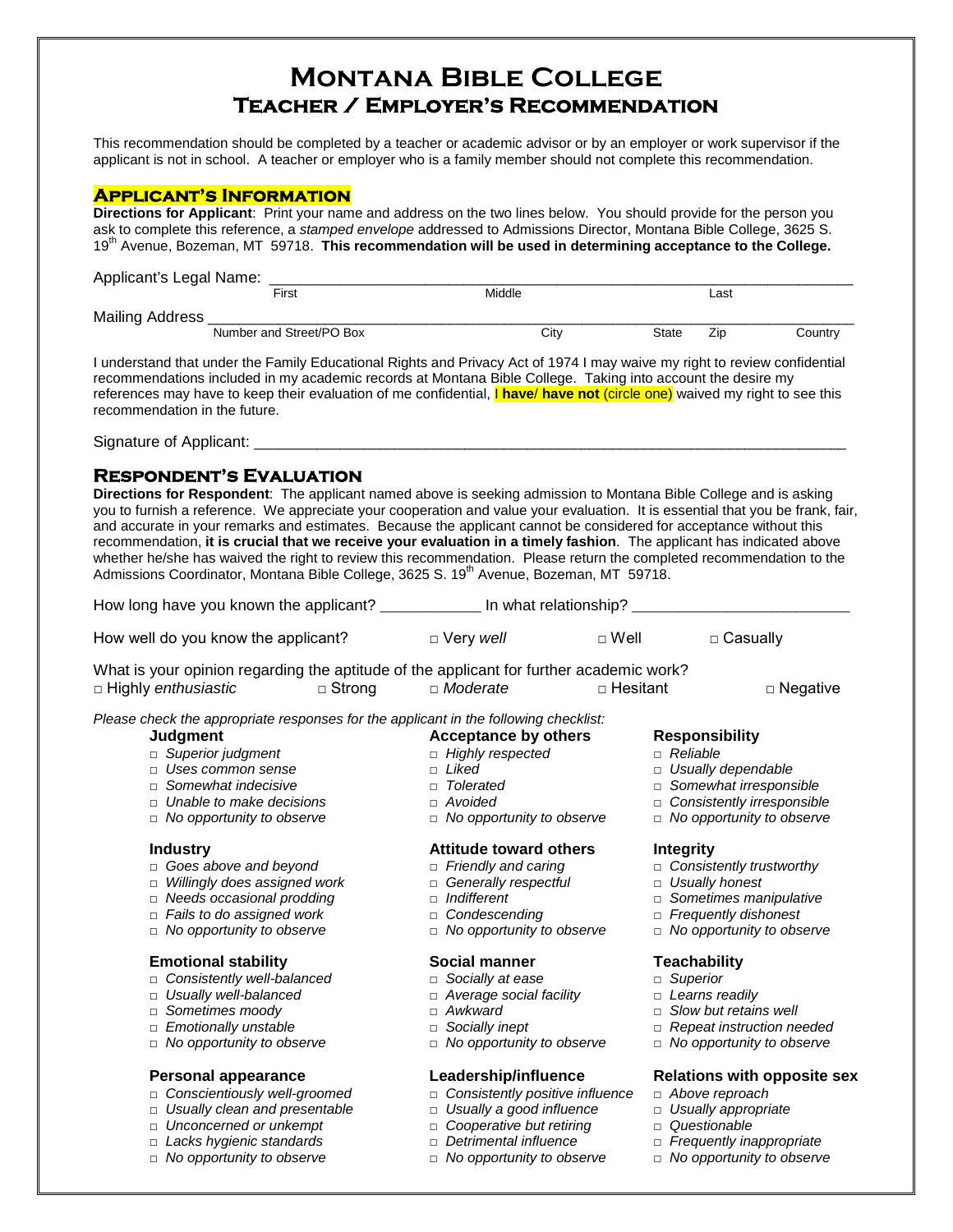|  | TEACHER / EMPLOYER'S RECOMMENDATION (CONTINUED) |
|--|-------------------------------------------------|
|--|-------------------------------------------------|

| To the best of your knowledge, has the applicant: | Used alcohol in the last year?               | □ Yes      | □ No |
|---------------------------------------------------|----------------------------------------------|------------|------|
|                                                   | Used tobacco products in the last year?      | □ Yes □ No |      |
|                                                   | Used illegal drugs in the last year?         | □ Yes □ No |      |
|                                                   | Been charged with or convicted of a crime?   | ⊓ Yes ⊓ No |      |
|                                                   | Been involved in criminal sexual misconduct? | □ Yes      | □ No |

\_\_\_\_\_\_\_\_\_\_\_\_\_\_\_\_\_\_\_\_\_\_\_\_\_\_\_\_\_\_\_\_\_\_\_\_\_\_\_\_\_\_\_\_\_\_\_\_\_\_\_\_\_\_\_\_\_\_\_\_\_\_\_\_\_\_\_\_\_\_\_\_\_\_\_\_\_\_\_\_\_\_\_\_\_\_\_\_\_\_\_\_\_\_\_\_\_\_\_\_\_\_\_\_\_

\_\_\_\_\_\_\_\_\_\_\_\_\_\_\_\_\_\_\_\_\_\_\_\_\_\_\_\_\_\_\_\_\_\_\_\_\_\_\_\_\_\_\_\_\_\_\_\_\_\_\_\_\_\_\_\_\_\_\_\_\_\_\_\_\_\_\_\_\_\_\_\_\_\_\_\_\_\_\_\_\_\_\_\_\_\_\_\_\_\_\_\_\_\_\_\_\_\_\_\_\_\_\_\_\_

\_\_\_\_\_\_\_\_\_\_\_\_\_\_\_\_\_\_\_\_\_\_\_\_\_\_\_\_\_\_\_\_\_\_\_\_\_\_\_\_\_\_\_\_\_\_\_\_\_\_\_\_\_\_\_\_\_\_\_\_\_\_\_\_\_\_\_\_\_\_\_\_\_\_\_\_\_\_\_\_\_\_\_\_\_\_\_\_\_\_\_\_\_\_\_\_\_\_\_\_\_\_\_\_\_

\_\_\_\_\_\_\_\_\_\_\_\_\_\_\_\_\_\_\_\_\_\_\_\_\_\_\_\_\_\_\_\_\_\_\_\_\_\_\_\_\_\_\_\_\_\_\_\_\_\_\_\_\_\_\_\_\_\_\_\_\_\_\_\_\_\_\_\_\_\_\_\_\_\_\_\_\_\_\_\_\_\_\_\_\_\_\_\_\_\_\_\_\_\_\_\_\_\_\_\_\_\_\_\_\_

\_\_\_\_\_\_\_\_\_\_\_\_\_\_\_\_\_\_\_\_\_\_\_\_\_\_\_\_\_\_\_\_\_\_\_\_\_\_\_\_\_\_\_\_\_\_\_\_\_\_\_\_\_\_\_\_\_\_\_\_\_\_\_\_\_\_\_\_\_\_\_\_\_\_\_\_\_\_\_\_\_\_\_\_\_\_\_\_\_\_\_\_\_\_\_\_\_\_\_\_\_\_\_\_\_

\_\_\_\_\_\_\_\_\_\_\_\_\_\_\_\_\_\_\_\_\_\_\_\_\_\_\_\_\_\_\_\_\_\_\_\_\_\_\_\_\_\_\_\_\_\_\_\_\_\_\_\_\_\_\_\_\_\_\_\_\_\_\_\_\_\_\_\_\_\_\_\_\_\_\_\_\_\_\_\_\_\_\_\_\_\_\_\_\_\_\_\_\_\_\_\_\_\_\_\_\_\_\_\_\_

\_\_\_\_\_\_\_\_\_\_\_\_\_\_\_\_\_\_\_\_\_\_\_\_\_\_\_\_\_\_\_\_\_\_\_\_\_\_\_\_\_\_\_\_\_\_\_\_\_\_\_\_\_\_\_\_\_\_\_\_\_\_\_\_\_\_\_\_\_\_\_\_\_\_\_\_\_\_\_\_\_\_\_\_\_\_\_\_\_\_\_\_\_\_\_\_\_\_\_\_\_\_\_\_\_

\_\_\_\_\_\_\_\_\_\_\_\_\_\_\_\_\_\_\_\_\_\_\_\_\_\_\_\_\_\_\_\_\_\_\_\_\_\_\_\_\_\_\_\_\_\_\_\_\_\_\_\_\_\_\_\_\_\_\_\_\_\_\_\_\_\_\_\_\_\_\_\_\_\_\_\_\_\_\_\_\_\_\_\_\_\_\_\_\_\_\_\_\_\_\_\_\_\_\_\_\_\_\_\_\_

\_\_\_\_\_\_\_\_\_\_\_\_\_\_\_\_\_\_\_\_\_\_\_\_\_\_\_\_\_\_\_\_\_\_\_\_\_\_\_\_\_\_\_\_\_\_\_\_\_\_\_\_\_\_\_\_\_\_\_\_\_\_\_\_\_\_\_\_\_\_\_\_\_\_\_\_\_\_\_\_\_\_\_\_\_\_\_\_\_\_\_\_\_\_\_\_\_\_\_\_\_\_\_\_\_

\_\_\_\_\_\_\_\_\_\_\_\_\_\_\_\_\_\_\_\_\_\_\_\_\_\_\_\_\_\_\_\_\_\_\_\_\_\_\_\_\_\_\_\_\_\_\_\_\_\_\_\_\_\_\_\_\_\_\_\_\_\_\_\_\_\_\_\_\_\_\_\_\_\_\_\_\_\_\_\_\_\_\_\_\_\_\_\_\_\_\_\_\_\_\_\_\_\_\_\_\_\_\_\_\_

\_\_\_\_\_\_\_\_\_\_\_\_\_\_\_\_\_\_\_\_\_\_\_\_\_\_\_\_\_\_\_\_\_\_\_\_\_\_\_\_\_\_\_\_\_\_\_\_\_\_\_\_\_\_\_\_\_\_\_\_\_\_\_\_\_\_\_\_\_\_\_\_\_\_\_\_\_\_\_\_\_\_\_\_\_\_\_\_\_\_\_\_\_\_\_\_\_\_\_\_\_\_\_\_\_

\_\_\_\_\_\_\_\_\_\_\_\_\_\_\_\_\_\_\_\_\_\_\_\_\_\_\_\_\_\_\_\_\_\_\_\_\_\_\_\_\_\_\_\_\_\_\_\_\_\_\_\_\_\_\_\_\_\_\_\_\_\_\_\_\_\_\_\_\_\_\_\_\_\_\_\_\_\_\_\_\_\_\_\_\_\_\_\_\_\_\_\_\_\_\_\_\_\_\_\_\_\_\_\_\_

\_\_\_\_\_\_\_\_\_\_\_\_\_\_\_\_\_\_\_\_\_\_\_\_\_\_\_\_\_\_\_\_\_\_\_\_\_\_\_\_\_\_\_\_\_\_\_\_\_\_\_\_\_\_\_\_\_\_\_\_\_\_\_\_\_\_\_\_\_\_\_\_\_\_\_\_\_\_\_\_\_\_\_\_\_\_\_\_\_\_\_\_\_\_\_\_\_\_\_\_\_\_\_\_\_

\_\_\_\_\_\_\_\_\_\_\_\_\_\_\_\_\_\_\_\_\_\_\_\_\_\_\_\_\_\_\_\_\_\_\_\_\_\_\_\_\_\_\_\_\_\_\_\_\_\_\_\_\_\_\_\_\_\_\_\_\_\_\_\_\_\_\_\_\_\_\_\_\_\_\_\_\_\_\_\_\_\_\_\_\_\_\_\_\_\_\_\_\_\_\_\_\_\_\_\_\_\_\_\_\_

If you answered "yes" to any of the preceding questions, please explain your answer below.

To the best of your knowledge, what type of home life does the applicant have?

How does the applicant respond to authority?

How would you assess the applicant's strengths and weaknesses?

What do you believe is the applicant's main purpose in applying to Montana Bible College?

|                    |             | Do you recommend this applicant for acceptance to Montana Bible College? |                    |
|--------------------|-------------|--------------------------------------------------------------------------|--------------------|
| □ Recommend highly | □ Recommend | $\Box$ Recommend with reservations                                       | □ Do not recommend |

You are welcome to include any additional remarks in a letter attached to this form. Thank you for your time and assistance in furnishing this recommendation.

| School or Business:                                                                                                                                                                                                           |  |
|-------------------------------------------------------------------------------------------------------------------------------------------------------------------------------------------------------------------------------|--|
| Respondent's Position: Network and the set of the set of the set of the set of the set of the set of the set of the set of the set of the set of the set of the set of the set of the set of the set of the set of the set of |  |
| Date:                                                                                                                                                                                                                         |  |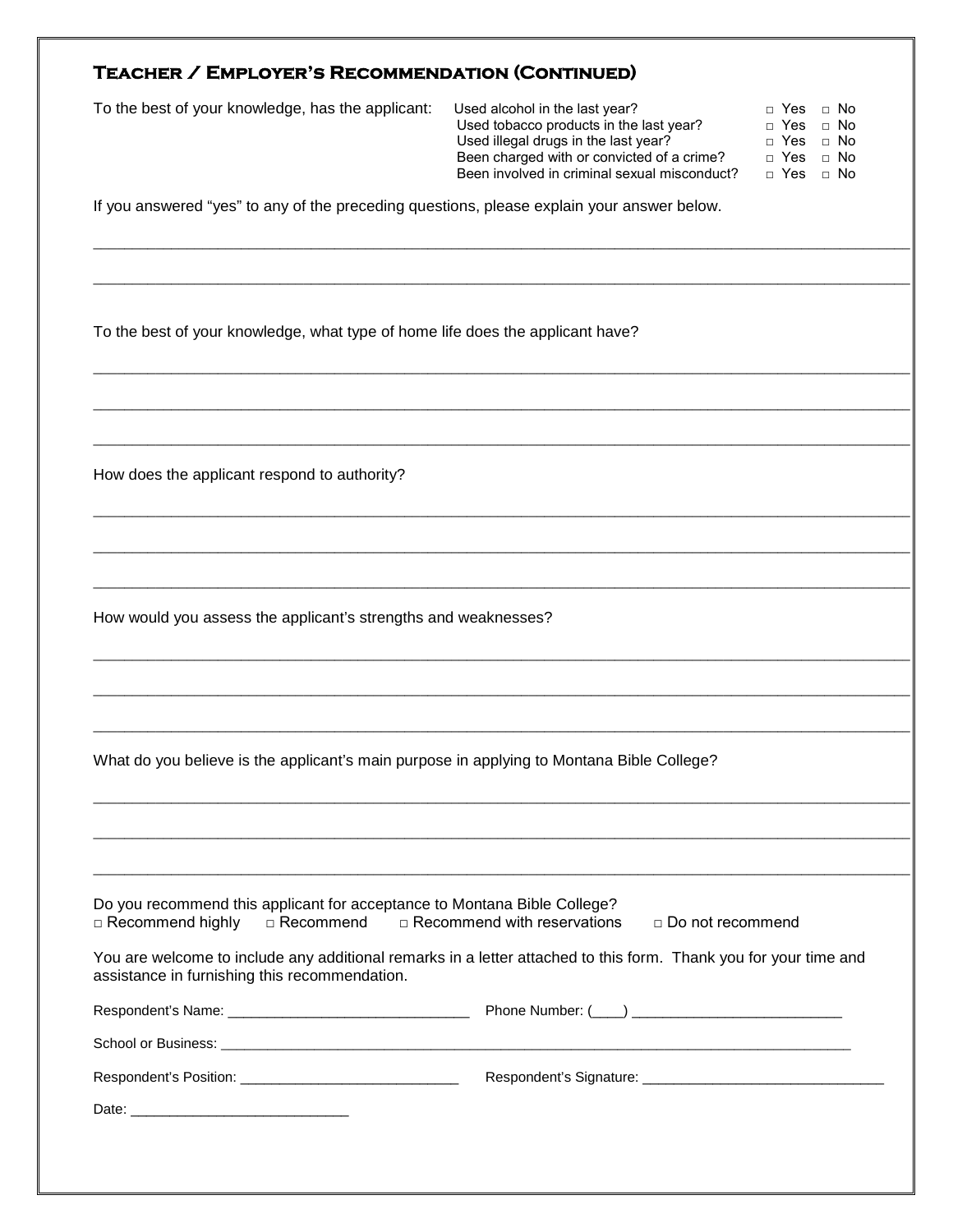## **Montana Bible College Personal Recommendation**

This recommendation should be completed by a friend who has known the applicant for no less than one year, is not a family member, and is able to evaluate the applicant on the basis of the characteristics listed on this form.

### **Applicant's Information**

**Directions for Applicant**: Print your name and address on the two lines below. You should provide for the person you ask to complete this reference, a *stamped envelope* addressed to Admissions Director, Montana Bible College, 3625 S. 19th Avenue, Bozeman, MT 59718. **This recommendation will be used in determining acceptance to the college.**

| Applicant's Legal Name: |                          |        |       |      |         |
|-------------------------|--------------------------|--------|-------|------|---------|
|                         | First                    | Middle |       | Last |         |
| <b>Mailing Address</b>  |                          |        |       |      |         |
|                         | Number and Street/PO Box | Citv   | State | Zio  | Country |

I understand that under the Family Educational Rights and Privacy Act of 1974 I may waive my right to review confidential recommendations included in my academic records at Montana Bible College. Taking into account the desire my references may have to keep their evaluation of me confidential, I **have**/ **have not** (circle one) waived my right to see this recommendation in the future.

Signature of Applicant:

### **Respondent's Evaluation**

**Directions for Respondent**: The applicant named above is seeking admission to Montana Bible College and is asking you to furnish a reference. We appreciate your cooperation and value your evaluation. It is essential that you be frank, fair and accurate in your remarks and estimates. Because the applicant cannot be considered for acceptance without this recommendation, **it is crucial that we receive your evaluation in a timely fashion**. The applicant has indicated above whether he/she has waived the right to review this recommendation. Please return the completed recommendation to the Admissions Director, Montana Bible College, 3625 S. 19<sup>th</sup> Avenue, Bozeman, MT 59718.

| How long have you known the applicant?_____________                                                                                                                                                                                                             | In what relationship?                                                                                                                                                                                                                      |                                                                                                                                                                                                                                            |
|-----------------------------------------------------------------------------------------------------------------------------------------------------------------------------------------------------------------------------------------------------------------|--------------------------------------------------------------------------------------------------------------------------------------------------------------------------------------------------------------------------------------------|--------------------------------------------------------------------------------------------------------------------------------------------------------------------------------------------------------------------------------------------|
| How well do you know the applicant?                                                                                                                                                                                                                             | $\Box$ Very well                                                                                                                                                                                                                           | $\Box$ Well<br>Casually<br>$\Box$                                                                                                                                                                                                          |
| What is your opinion regarding the aptitude of the applicant for further academic work?<br>$\Box$ Strong<br>□ Highly enthusiastic                                                                                                                               | $\Box$ Moderate                                                                                                                                                                                                                            | □ Hesitant<br>$\Box$ Negative                                                                                                                                                                                                              |
| Please check the appropriate responses for the applicant in the following checklist:<br>Judgment<br>$\Box$ Superior judgment<br>$\Box$ Uses common sense<br>$\Box$ Somewhat indecisive<br>Unable to make decisions<br>П.<br>$\Box$ No opportunity to observe    | <b>Acceptance by others</b><br>$\Box$ Highly respected<br>Liked<br>$\Box$<br>Tolerated<br>$\Box$<br>Avoided<br>$\Box$<br>No opportunity to observe<br>$\Box$                                                                               | <b>Responsibility</b><br>$\Box$ Reliable<br>□ Usually dependable<br>Somewhat irresponsible<br>$\Box$<br>Consistently irresponsible<br>$\Box$<br>$\Box$ No opportunity to observe                                                           |
| <b>Industry</b><br>$\Box$ Goes above and beyond<br>Willingly does assigned work<br>П.<br>$\Box$ Needs occasional prodding<br>$\Box$ Fails to do assigned work<br>$\Box$ No opportunity to observe<br><b>Emotional stability</b><br>c Consistently well-balanced | Attitude toward others<br><b>Friendly and caring</b><br>$\Box$<br>Generally respectful<br>$\Box$<br>Indifferent<br>$\Box$<br>Condescending<br>$\Box$<br>No opportunity to observe<br>$\Box$<br>Social manner<br>Socially at ease<br>$\Box$ | <b>Integrity</b><br>$\Box$ Consistently trustworthy<br>Usually honest<br>$\Box$<br>Sometimes manipulative<br>$\Box$<br><b>Frequently dishonest</b><br>$\Box$<br>$\Box$ No opportunity to observe<br><b>Teachability</b><br>$\Box$ Superior |
| □ Usually well-balanced                                                                                                                                                                                                                                         | □ Average social facility                                                                                                                                                                                                                  | $\Box$ Learns readily                                                                                                                                                                                                                      |

- 
- □ *Emotionally unstable* □ *Socially inept* □ *Repeat instruction needed*
- □ *No opportunity to observe* □ *No opportunity to observe* □ *No opportunity to observe*

- □ *Consistently positive influence* □ *Above reproach*
- □ *Usually clean and presentable* □ *Usually a good influence* □ *Usually appropriate*
- □ *Unconcerned or unkempt* □ *Cooperative but retiring* □ *Questionable*
- □ *Lacks hygienic standards* □ *Detrimental influence* □ *Frequently inappropriate*
- □ *No opportunity to observe* □ *No opportunity to observe* □ *No opportunity to observe*
- 
- □ *Sometimes moody* □ *Awkward* □ *Slow but retains well*
	-
	-

# **Personal appearance and Leadership/influence Relations with opposite sex**<br>  $\Box$  Conscientiously well-groomed  $\Box$  Consistently positive influence  $\Box$  Above reproach

- 
- 
- 
- 
-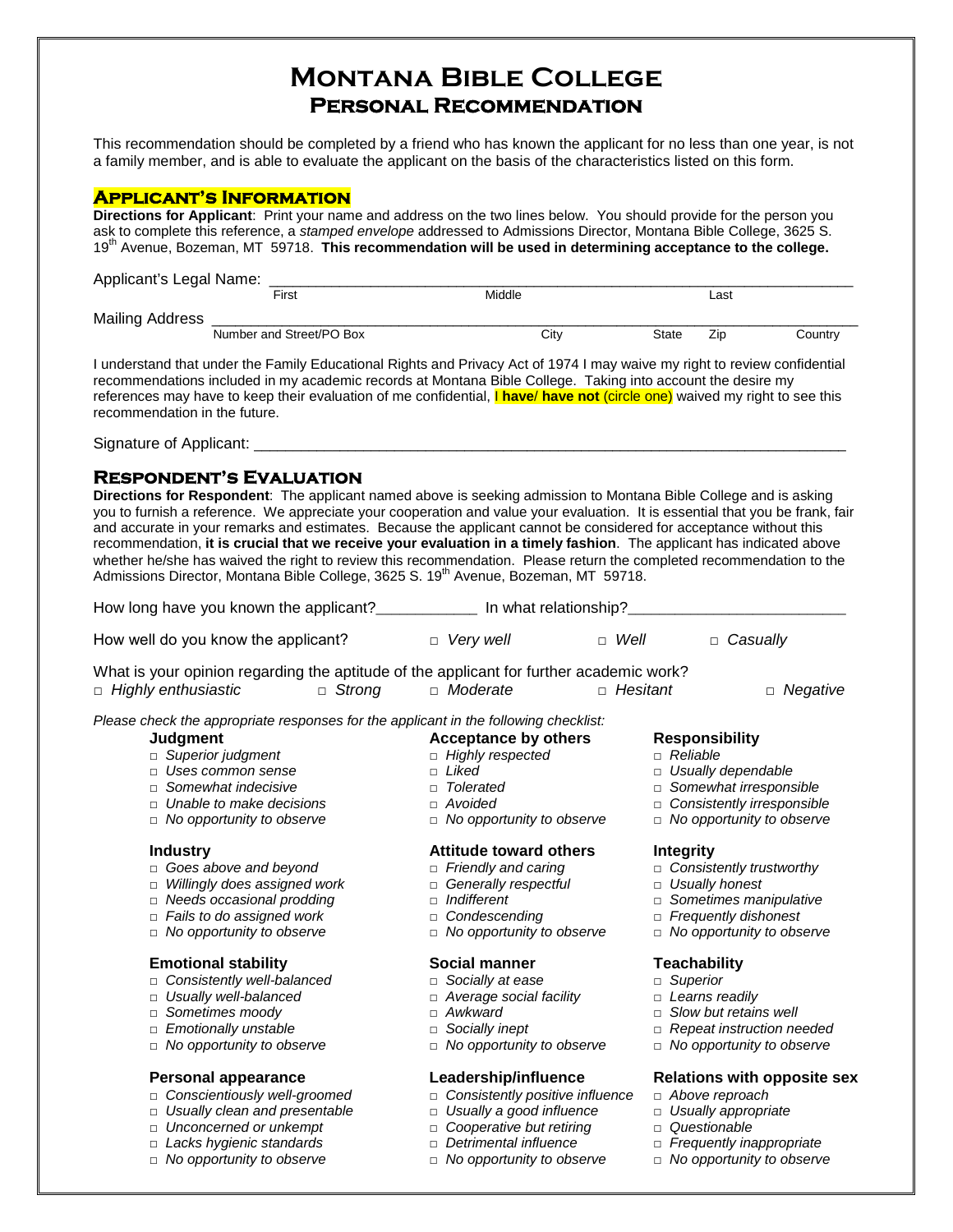| <b>PERSONAL RECOMMENDATION (CONTINUED)</b>                                                                                                                        |                                                                                                                                                                                                                 |            |                         |                                                                 |                                                               |  |
|-------------------------------------------------------------------------------------------------------------------------------------------------------------------|-----------------------------------------------------------------------------------------------------------------------------------------------------------------------------------------------------------------|------------|-------------------------|-----------------------------------------------------------------|---------------------------------------------------------------|--|
| To the best of your knowledge, has the applicant:                                                                                                                 | Used alcohol in the last year?<br>Used tobacco products in the last year?<br>Used illegal drugs in the last year?<br>Been charged with or convicted of a crime?<br>Been involved in criminal sexual misconduct? |            |                         | Yes<br>Yes<br>$\Box$<br>Yes<br>$\Box$<br>Yes<br>$\Box$<br>□ Yes | $\Box$ No<br>$\Box$ No<br>$\Box$ No<br>$\Box$ No<br>$\Box$ No |  |
| If you answered "yes" to any of the preceding questions, please explain your answer below.                                                                        |                                                                                                                                                                                                                 |            |                         |                                                                 |                                                               |  |
| Has the applicant made a personal commitment to Christ?                                                                                                           |                                                                                                                                                                                                                 | $\Box$ Yes | $\Box$ No               |                                                                 |                                                               |  |
| What type of home life does the applicant have?                                                                                                                   |                                                                                                                                                                                                                 |            |                         |                                                                 |                                                               |  |
| How does the applicant respond to authority?                                                                                                                      |                                                                                                                                                                                                                 |            |                         |                                                                 |                                                               |  |
|                                                                                                                                                                   |                                                                                                                                                                                                                 |            |                         |                                                                 |                                                               |  |
| How would you assess the applicant's strengths and weaknesses?                                                                                                    |                                                                                                                                                                                                                 |            |                         |                                                                 |                                                               |  |
| What do you believe is the applicant's main purpose in applying to Montana Bible College?                                                                         |                                                                                                                                                                                                                 |            |                         |                                                                 |                                                               |  |
| Do you recommend this applicant for acceptance to Montana Bible College?                                                                                          |                                                                                                                                                                                                                 |            |                         |                                                                 |                                                               |  |
| □ Recommend highly<br>□ Recommend                                                                                                                                 | $\Box$ Recommend with reservations                                                                                                                                                                              |            | $\Box$ Do not recommend |                                                                 |                                                               |  |
| You are welcome to include any additional remarks in a letter attached to this form. Thank you for your time and<br>assistance in furnishing this recommendation. |                                                                                                                                                                                                                 |            |                         |                                                                 |                                                               |  |
|                                                                                                                                                                   |                                                                                                                                                                                                                 |            |                         |                                                                 |                                                               |  |
|                                                                                                                                                                   |                                                                                                                                                                                                                 |            |                         |                                                                 |                                                               |  |
|                                                                                                                                                                   |                                                                                                                                                                                                                 |            |                         |                                                                 |                                                               |  |
| Date: <u>Date:</u>                                                                                                                                                |                                                                                                                                                                                                                 |            |                         |                                                                 |                                                               |  |
|                                                                                                                                                                   |                                                                                                                                                                                                                 |            |                         |                                                                 |                                                               |  |
|                                                                                                                                                                   |                                                                                                                                                                                                                 |            |                         |                                                                 |                                                               |  |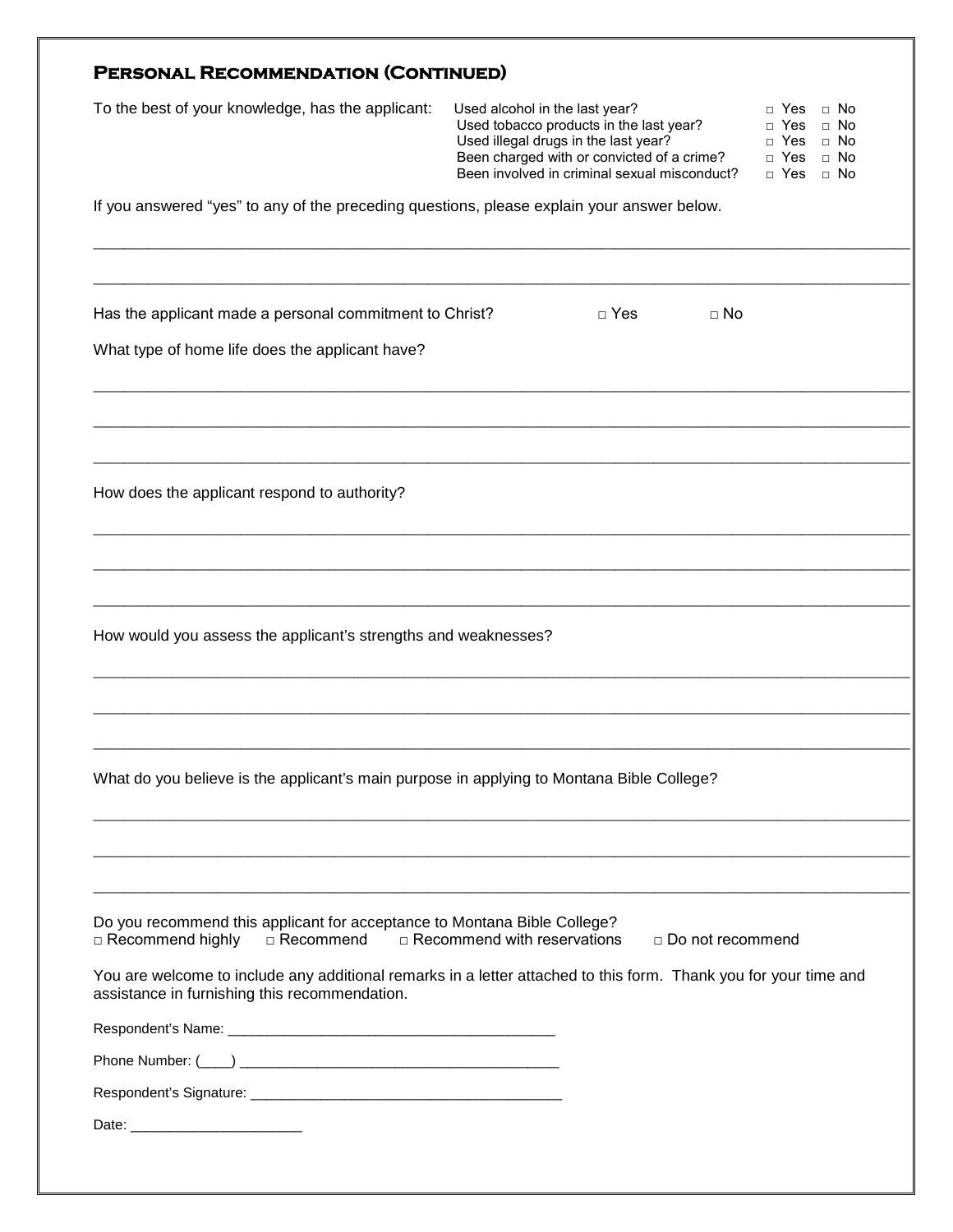

# **Application for Admission**

| <b>Application Instructions:</b>                                                                                                       |                                                                              | <b>Term of Intended Enrollment:</b><br>For Office Use Only:                                                                                                                                                                                                                                       |                                   |                           |                              |                                  |
|----------------------------------------------------------------------------------------------------------------------------------------|------------------------------------------------------------------------------|---------------------------------------------------------------------------------------------------------------------------------------------------------------------------------------------------------------------------------------------------------------------------------------------------|-----------------------------------|---------------------------|------------------------------|----------------------------------|
| 1.<br>2.                                                                                                                               | Please print in blue or black ink.<br>Answer every question in each section. | Check one:                                                                                                                                                                                                                                                                                        |                                   | Fee:                      |                              |                                  |
| 3.                                                                                                                                     | Use additional sheets as needed.                                             |                                                                                                                                                                                                                                                                                                   | $\square$ Fall                    |                           |                              | Check No:                        |
| 4.                                                                                                                                     | If questions arise, please call 406-586-3585                                 |                                                                                                                                                                                                                                                                                                   | $\Box$ Spring ____<br>Date:       |                           |                              |                                  |
| <b>Last Name</b>                                                                                                                       |                                                                              | <b>First Name</b>                                                                                                                                                                                                                                                                                 |                                   |                           | <b>Middle Name</b>           |                                  |
|                                                                                                                                        |                                                                              |                                                                                                                                                                                                                                                                                                   |                                   |                           |                              |                                  |
| Former Last Name (If applicable)                                                                                                       |                                                                              | Preferred First Name (If different)                                                                                                                                                                                                                                                               |                                   | <b>E-mail Address</b>     |                              |                                  |
| Gender                                                                                                                                 |                                                                              | Date of Birth                                                                                                                                                                                                                                                                                     |                                   |                           | Country of Citizenship       |                                  |
| $\Box$ Male                                                                                                                            | $\Box$ Female                                                                |                                                                                                                                                                                                                                                                                                   |                                   |                           |                              |                                  |
| Current Address (If temporary, valid until                                                                                             |                                                                              |                                                                                                                                                                                                                                                                                                   |                                   |                           | <b>Phone Number</b>          |                                  |
| Clty                                                                                                                                   |                                                                              | <b>State</b>                                                                                                                                                                                                                                                                                      |                                   |                           | <b>Zip Code</b>              | <b>Social Security Number</b>    |
| Permanent Address (If different from above)                                                                                            |                                                                              |                                                                                                                                                                                                                                                                                                   |                                   |                           | <b>Phone Number</b>          |                                  |
| Clty                                                                                                                                   |                                                                              | <b>State</b>                                                                                                                                                                                                                                                                                      |                                   |                           | <b>Zip Code</b>              | Country (If not USA)             |
| Marital Status:<br>Name of Spouse / Flancé                                                                                             | Date of Marriage                                                             | $\Box$ Single $\Box$ Engaged $\Box$ Married $\Box$ Separated $\Box$ Widowed $\Box$ Divorced $\Box$ Remarried<br>Note: If you have been divorced, please attach a statement outlining (a) the circumstances involved and (b) your view on related Biblical teaching.<br>Names and ages of children |                                   |                           |                              |                                  |
| Have you ever been charged with a legal offense (non-traffic related)?   Are you a US Veteran?                                         |                                                                              |                                                                                                                                                                                                                                                                                                   |                                   |                           |                              |                                  |
| $\Box$ Yes                                                                                                                             |                                                                              | $\Box$ No If yes, please explain on a separate sheet of paper. $\Box$ Yes                                                                                                                                                                                                                         |                                   |                           | $\Box$ No                    |                                  |
|                                                                                                                                        |                                                                              | Ethnic Information (Government statistical reports require one of the following)                                                                                                                                                                                                                  |                                   |                           |                              |                                  |
|                                                                                                                                        |                                                                              | $\Box$ African-American $\Box$ Hispanic $\Box$ Asian $\Box$ Native American $\Box$ Caucasian $\Box$ Other (specify)                                                                                                                                                                               |                                   |                           |                              |                                  |
| <b>Father's Last Name</b>                                                                                                              | <b>First Name</b>                                                            |                                                                                                                                                                                                                                                                                                   | Mother's Last Name (If different) |                           |                              | <b>First Name</b>                |
| <b>Father's Address</b>                                                                                                                |                                                                              | <b>Phone Number</b>                                                                                                                                                                                                                                                                               | Mother's Address (If different)   |                           |                              | <b>Phone Number</b>              |
| <b>City</b>                                                                                                                            | <b>State</b>                                                                 | <b>Zip Code</b>                                                                                                                                                                                                                                                                                   | <b>City</b>                       |                           | <b>State</b>                 | <b>Zip Code</b>                  |
|                                                                                                                                        |                                                                              |                                                                                                                                                                                                                                                                                                   | <b>Enrollment Information</b>     |                           |                              |                                  |
|                                                                                                                                        |                                                                              |                                                                                                                                                                                                                                                                                                   |                                   | <b>C</b> General Ministry | $\Box$ Pastoral              | $\Box$ Missions                  |
| $\Box$ B.A. in Biblical Studies $\Box$ Culture & Ethics $\Box$ Biblical Counseling $\Box$ Outdoor Discipleship                         |                                                                              |                                                                                                                                                                                                                                                                                                   |                                   |                           |                              |                                  |
| How did you become interested in attending MBC?                                                                                        |                                                                              |                                                                                                                                                                                                                                                                                                   |                                   |                           |                              |                                  |
| Do you plan to live in MBC housing?<br>$\Box$ Yes<br>□ No<br>Internet $\Box$ Friend / family attending MBC $\Box$ Alumni<br>ப          |                                                                              |                                                                                                                                                                                                                                                                                                   |                                   |                           |                              |                                  |
| If not, please indicate your housing arrangements on a separate sheet.<br>$\Box$ Faculty/Staff $\Box$ Pastor/Youth Leader $\Box$ Other |                                                                              |                                                                                                                                                                                                                                                                                                   |                                   |                           |                              |                                  |
|                                                                                                                                        |                                                                              | Do you have friends or relatives currently or recently attending MBC? (Please give names and relation)                                                                                                                                                                                            |                                   |                           |                              |                                  |
|                                                                                                                                        |                                                                              |                                                                                                                                                                                                                                                                                                   |                                   |                           |                              |                                  |
| What year did you graduate from<br>high school?                                                                                        |                                                                              | Name and location of high school                                                                                                                                                                                                                                                                  | <b>Previous Education</b>         |                           |                              |                                  |
| Name of college/university previously attended, if any                                                                                 |                                                                              |                                                                                                                                                                                                                                                                                                   |                                   |                           | Years attended:              |                                  |
|                                                                                                                                        |                                                                              |                                                                                                                                                                                                                                                                                                   |                                   |                           | Did you graduate: $\Box$ Yes | $\Box$ No                        |
| If more room is needed, please attach information on a separate sheet.                                                                 |                                                                              |                                                                                                                                                                                                                                                                                                   |                                   |                           | Degree/Major:                |                                  |
| Has any school ever.                                                                                                                   | $\Box$ Dropped you from enrollment                                           |                                                                                                                                                                                                                                                                                                   | $\Box$ Put you on probation       |                           |                              | $\Box$ Rejected your application |
|                                                                                                                                        |                                                                              | Note: If you check any of these boxes, please include an explanation of the situation and circumstances on a separate sheet of paper.                                                                                                                                                             |                                   |                           |                              |                                  |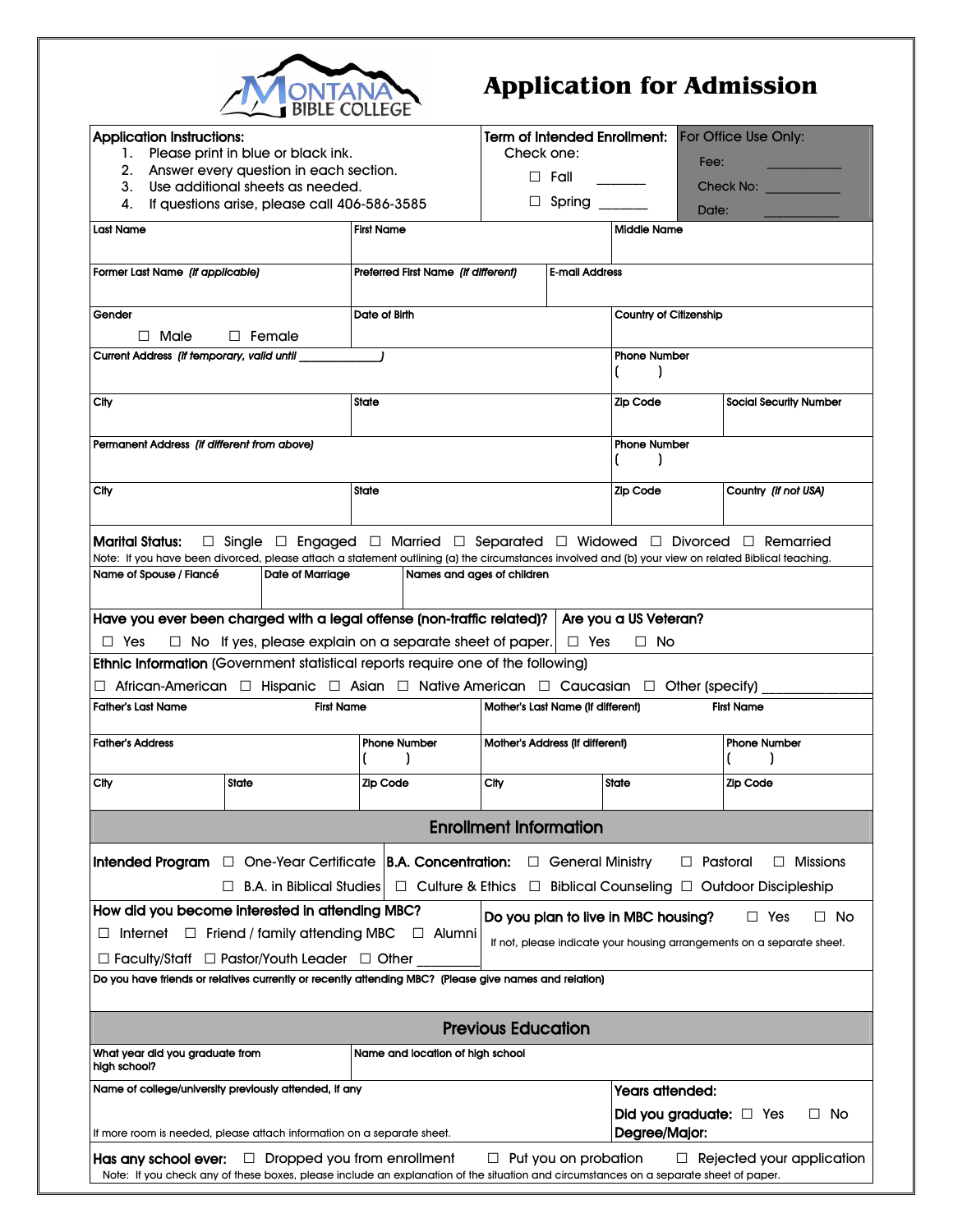| Have you included your \$50 application fee? Note: If application is postmarked after the deadline, the fee is \$100.<br>$\Box$ Yes<br>$\Box$ No<br>Amount of money you have saved for your MBC education<br>\$<br>Will you have the required amount for payment of the first semester?<br>Do you have any financial obligation that will need to be paid while in school?<br>If yes, please explain:<br>What is your present occupation?<br>$\Box$ Full-time<br>$\Box$ Part-time<br>Of which church are you a member or regular attender?<br>Have you used alcoholic beverages, tobacco, or illegal drugs in the last year?<br>If yes, please explain:<br>Will you require any special considerations due to a physical or learning disability?<br>If yes, please explain on a separate sheet of paper.<br>* Your privacy will be maintained. By signing this application, you consent to sharing this information with only the appropriate administrative personnel.<br>Please list below the four persons who will be completing your recommendation forms. They should include your pastor,<br>a mentor/discipler, a teacher or employer, and a friend who knows you well. Please do not list relatives. Please send<br>the recommendation forms to them with a pre-addressed (MBC address), stamped envelope.<br>1.<br>Pastor<br><b>Address</b><br>2.<br>Personal<br><b>Address</b><br>3.<br><b>Mentor/Discipler</b><br><b>Address</b><br>4.<br><b>Address</b><br><b>Teacher/Employer</b> | $\Box$ Yes<br><b>Personal Information</b><br>What hobbies/forms of recreation do you enjoy?<br><b>References</b><br>City | Amount lacking provided by:<br>$\Box$ No<br>$\Box$ Yes<br>To which denomination does this church belong?<br>$\Box$ Yes<br><b>State</b><br><b>State</b> | $\Box$ No<br>⊟ No<br>$\Box$ Yes<br>⊟ No<br>Zip | Phone |
|-------------------------------------------------------------------------------------------------------------------------------------------------------------------------------------------------------------------------------------------------------------------------------------------------------------------------------------------------------------------------------------------------------------------------------------------------------------------------------------------------------------------------------------------------------------------------------------------------------------------------------------------------------------------------------------------------------------------------------------------------------------------------------------------------------------------------------------------------------------------------------------------------------------------------------------------------------------------------------------------------------------------------------------------------------------------------------------------------------------------------------------------------------------------------------------------------------------------------------------------------------------------------------------------------------------------------------------------------------------------------------------------------------------------------------------------------------------------------------------------------|--------------------------------------------------------------------------------------------------------------------------|--------------------------------------------------------------------------------------------------------------------------------------------------------|------------------------------------------------|-------|
|                                                                                                                                                                                                                                                                                                                                                                                                                                                                                                                                                                                                                                                                                                                                                                                                                                                                                                                                                                                                                                                                                                                                                                                                                                                                                                                                                                                                                                                                                                 |                                                                                                                          |                                                                                                                                                        |                                                |       |
|                                                                                                                                                                                                                                                                                                                                                                                                                                                                                                                                                                                                                                                                                                                                                                                                                                                                                                                                                                                                                                                                                                                                                                                                                                                                                                                                                                                                                                                                                                 |                                                                                                                          |                                                                                                                                                        |                                                |       |
|                                                                                                                                                                                                                                                                                                                                                                                                                                                                                                                                                                                                                                                                                                                                                                                                                                                                                                                                                                                                                                                                                                                                                                                                                                                                                                                                                                                                                                                                                                 |                                                                                                                          |                                                                                                                                                        |                                                |       |
|                                                                                                                                                                                                                                                                                                                                                                                                                                                                                                                                                                                                                                                                                                                                                                                                                                                                                                                                                                                                                                                                                                                                                                                                                                                                                                                                                                                                                                                                                                 |                                                                                                                          |                                                                                                                                                        |                                                |       |
|                                                                                                                                                                                                                                                                                                                                                                                                                                                                                                                                                                                                                                                                                                                                                                                                                                                                                                                                                                                                                                                                                                                                                                                                                                                                                                                                                                                                                                                                                                 |                                                                                                                          |                                                                                                                                                        |                                                |       |
|                                                                                                                                                                                                                                                                                                                                                                                                                                                                                                                                                                                                                                                                                                                                                                                                                                                                                                                                                                                                                                                                                                                                                                                                                                                                                                                                                                                                                                                                                                 |                                                                                                                          |                                                                                                                                                        |                                                |       |
|                                                                                                                                                                                                                                                                                                                                                                                                                                                                                                                                                                                                                                                                                                                                                                                                                                                                                                                                                                                                                                                                                                                                                                                                                                                                                                                                                                                                                                                                                                 |                                                                                                                          |                                                                                                                                                        |                                                |       |
|                                                                                                                                                                                                                                                                                                                                                                                                                                                                                                                                                                                                                                                                                                                                                                                                                                                                                                                                                                                                                                                                                                                                                                                                                                                                                                                                                                                                                                                                                                 |                                                                                                                          |                                                                                                                                                        |                                                |       |
|                                                                                                                                                                                                                                                                                                                                                                                                                                                                                                                                                                                                                                                                                                                                                                                                                                                                                                                                                                                                                                                                                                                                                                                                                                                                                                                                                                                                                                                                                                 |                                                                                                                          |                                                                                                                                                        |                                                |       |
|                                                                                                                                                                                                                                                                                                                                                                                                                                                                                                                                                                                                                                                                                                                                                                                                                                                                                                                                                                                                                                                                                                                                                                                                                                                                                                                                                                                                                                                                                                 |                                                                                                                          |                                                                                                                                                        |                                                |       |
|                                                                                                                                                                                                                                                                                                                                                                                                                                                                                                                                                                                                                                                                                                                                                                                                                                                                                                                                                                                                                                                                                                                                                                                                                                                                                                                                                                                                                                                                                                 |                                                                                                                          |                                                                                                                                                        |                                                |       |
|                                                                                                                                                                                                                                                                                                                                                                                                                                                                                                                                                                                                                                                                                                                                                                                                                                                                                                                                                                                                                                                                                                                                                                                                                                                                                                                                                                                                                                                                                                 |                                                                                                                          |                                                                                                                                                        |                                                |       |
|                                                                                                                                                                                                                                                                                                                                                                                                                                                                                                                                                                                                                                                                                                                                                                                                                                                                                                                                                                                                                                                                                                                                                                                                                                                                                                                                                                                                                                                                                                 |                                                                                                                          |                                                                                                                                                        |                                                |       |
|                                                                                                                                                                                                                                                                                                                                                                                                                                                                                                                                                                                                                                                                                                                                                                                                                                                                                                                                                                                                                                                                                                                                                                                                                                                                                                                                                                                                                                                                                                 |                                                                                                                          |                                                                                                                                                        |                                                |       |
|                                                                                                                                                                                                                                                                                                                                                                                                                                                                                                                                                                                                                                                                                                                                                                                                                                                                                                                                                                                                                                                                                                                                                                                                                                                                                                                                                                                                                                                                                                 |                                                                                                                          |                                                                                                                                                        |                                                |       |
|                                                                                                                                                                                                                                                                                                                                                                                                                                                                                                                                                                                                                                                                                                                                                                                                                                                                                                                                                                                                                                                                                                                                                                                                                                                                                                                                                                                                                                                                                                 |                                                                                                                          |                                                                                                                                                        |                                                |       |
|                                                                                                                                                                                                                                                                                                                                                                                                                                                                                                                                                                                                                                                                                                                                                                                                                                                                                                                                                                                                                                                                                                                                                                                                                                                                                                                                                                                                                                                                                                 |                                                                                                                          |                                                                                                                                                        |                                                |       |
|                                                                                                                                                                                                                                                                                                                                                                                                                                                                                                                                                                                                                                                                                                                                                                                                                                                                                                                                                                                                                                                                                                                                                                                                                                                                                                                                                                                                                                                                                                 |                                                                                                                          |                                                                                                                                                        |                                                |       |
|                                                                                                                                                                                                                                                                                                                                                                                                                                                                                                                                                                                                                                                                                                                                                                                                                                                                                                                                                                                                                                                                                                                                                                                                                                                                                                                                                                                                                                                                                                 | <b>City</b>                                                                                                              |                                                                                                                                                        | Zip                                            | Phone |
|                                                                                                                                                                                                                                                                                                                                                                                                                                                                                                                                                                                                                                                                                                                                                                                                                                                                                                                                                                                                                                                                                                                                                                                                                                                                                                                                                                                                                                                                                                 |                                                                                                                          |                                                                                                                                                        |                                                |       |
|                                                                                                                                                                                                                                                                                                                                                                                                                                                                                                                                                                                                                                                                                                                                                                                                                                                                                                                                                                                                                                                                                                                                                                                                                                                                                                                                                                                                                                                                                                 | City                                                                                                                     | State                                                                                                                                                  | Zip                                            | Phone |
|                                                                                                                                                                                                                                                                                                                                                                                                                                                                                                                                                                                                                                                                                                                                                                                                                                                                                                                                                                                                                                                                                                                                                                                                                                                                                                                                                                                                                                                                                                 |                                                                                                                          |                                                                                                                                                        |                                                |       |
|                                                                                                                                                                                                                                                                                                                                                                                                                                                                                                                                                                                                                                                                                                                                                                                                                                                                                                                                                                                                                                                                                                                                                                                                                                                                                                                                                                                                                                                                                                 | City                                                                                                                     | <b>State</b>                                                                                                                                           | Zip                                            | Phone |
|                                                                                                                                                                                                                                                                                                                                                                                                                                                                                                                                                                                                                                                                                                                                                                                                                                                                                                                                                                                                                                                                                                                                                                                                                                                                                                                                                                                                                                                                                                 | <b>Transcripts</b>                                                                                                       |                                                                                                                                                        |                                                |       |
|                                                                                                                                                                                                                                                                                                                                                                                                                                                                                                                                                                                                                                                                                                                                                                                                                                                                                                                                                                                                                                                                                                                                                                                                                                                                                                                                                                                                                                                                                                 |                                                                                                                          |                                                                                                                                                        |                                                |       |
| Please request an official transcript of your high school (or college if more than 12 credits completed) work to the<br>address below. This application will be reviewed for acceptance after all application materials have been received by MBC.                                                                                                                                                                                                                                                                                                                                                                                                                                                                                                                                                                                                                                                                                                                                                                                                                                                                                                                                                                                                                                                                                                                                                                                                                                              |                                                                                                                          |                                                                                                                                                        |                                                |       |
| Please send your completed application form, a recent photo, and appropriate fee to:                                                                                                                                                                                                                                                                                                                                                                                                                                                                                                                                                                                                                                                                                                                                                                                                                                                                                                                                                                                                                                                                                                                                                                                                                                                                                                                                                                                                            |                                                                                                                          |                                                                                                                                                        |                                                |       |
|                                                                                                                                                                                                                                                                                                                                                                                                                                                                                                                                                                                                                                                                                                                                                                                                                                                                                                                                                                                                                                                                                                                                                                                                                                                                                                                                                                                                                                                                                                 |                                                                                                                          |                                                                                                                                                        |                                                |       |
| <b>Admissions Director</b><br>Montana Bible College                                                                                                                                                                                                                                                                                                                                                                                                                                                                                                                                                                                                                                                                                                                                                                                                                                                                                                                                                                                                                                                                                                                                                                                                                                                                                                                                                                                                                                             |                                                                                                                          |                                                                                                                                                        |                                                |       |
| 3625 S. 19 <sup>th</sup> Ave.                                                                                                                                                                                                                                                                                                                                                                                                                                                                                                                                                                                                                                                                                                                                                                                                                                                                                                                                                                                                                                                                                                                                                                                                                                                                                                                                                                                                                                                                   |                                                                                                                          |                                                                                                                                                        |                                                |       |
| Bozeman, MT 59718                                                                                                                                                                                                                                                                                                                                                                                                                                                                                                                                                                                                                                                                                                                                                                                                                                                                                                                                                                                                                                                                                                                                                                                                                                                                                                                                                                                                                                                                               |                                                                                                                          |                                                                                                                                                        |                                                |       |
| I hereby apply for admission to Montana Bible College for the semester of the school year, and<br>upon matriculation, I agree with the rules and regulations of the institution and to maintain standards of conduct in<br>accordance with the aims and objectives of Montana Bible College as set forth in the catalog.                                                                                                                                                                                                                                                                                                                                                                                                                                                                                                                                                                                                                                                                                                                                                                                                                                                                                                                                                                                                                                                                                                                                                                        |                                                                                                                          |                                                                                                                                                        |                                                |       |
| Signature of the applicant:                                                                                                                                                                                                                                                                                                                                                                                                                                                                                                                                                                                                                                                                                                                                                                                                                                                                                                                                                                                                                                                                                                                                                                                                                                                                                                                                                                                                                                                                     |                                                                                                                          |                                                                                                                                                        |                                                |       |